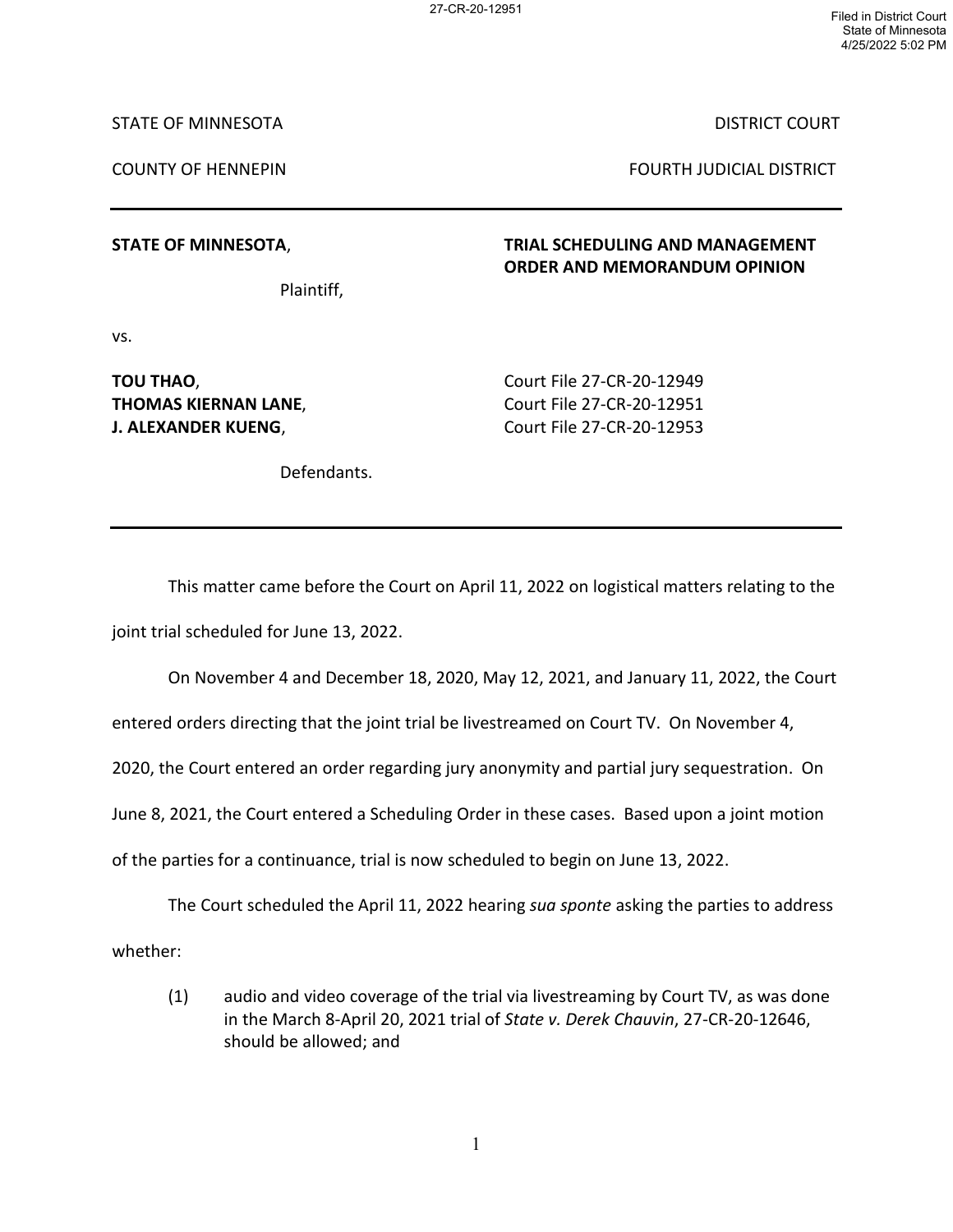(2) the jury should be sequestered throughout the trial.<sup>[1](#page-1-0)</sup>

In addition, the State brought a motion to compel disclosure by defendants of materials introduced during the federal criminal trial involving all three defendants in January-February [2](#page-1-1)022, $<sup>2</sup>$  and any other materials the defendants currently possess, intend to introduce at the</sup> joint trial in these cases, and have not already disclosed. Finally, the Court addressed the deadline for disclosure of Defense expert witnesses.

Keith Ellison, Matthew Frank, Nathaniel Zelinsky, Steven Schleicher, and Joshua Larson appeared on behalf of the State; Zuri Balmakund was also present on behalf of the State. The State filed a motion to compel discovery in all cases on April 1, 2022 and also filed a Memorandum Regarding Audio Visual Coverage, Sequestration, Expert Disclosure Deadlines, and Expert Testimony on April 7, 2022.

Robert Paule and Natalie Paule appeared on behalf of Defendant Tou Thao (Thao) who was also present.

Earl Gray appeared on behalf of Defendant Thomas Lane (Lane) who was also present.

Thomas Plunkett appeared on behalf of Defendant J. Alexander Kueng (Kueng) who was also present.

<span id="page-1-0"></span><sup>1</sup> During the *Chauvin* trial, partial sequestration/security measures were in place during the trial but the jury was fully sequestered only during deliberations. *See* Order for Juror Anonymity and Sequestration (filed Nov. 4, 2020) in these cases as well as in *Chauvin*.

<span id="page-1-1"></span><sup>2</sup> *United States v. Tou Thao (2), J. Alexander Kueng (3), and Thomas Kiernan Lane (4)*, Case No. 21-cr-108 (2-4) (PAM/TNL).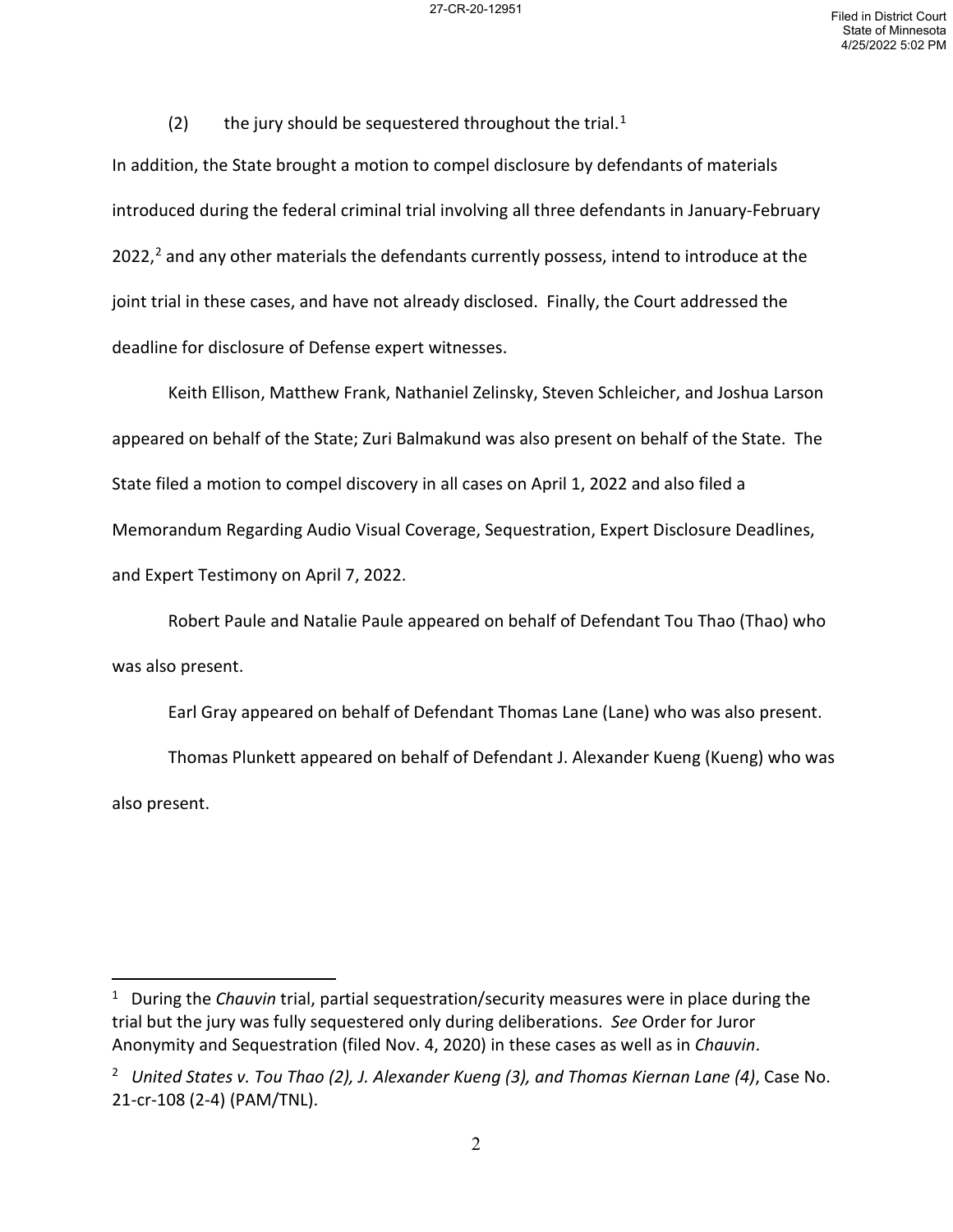Leita Walker and Isabella Salomao Nascimento appeared on behalf of Intervenor Media Coalition. [3](#page-2-0) The Media Coalition filed a Supplemental Memorandum in Opposition to Defendant's Motion to Exclude Video and Audio Recordings of Proceedings and a Declaration of Emmy Parsons on April 8, 2022.

At the conclusion of the hearing, the Court granted on the record (1) the State's motion to compel disclosure and ordered Defendants to disclose any of the requested materials by May 1, 2022, and (2) extended the deadline for the Defendants to disclose the names and curriculum vitae of any new/additional experts and their expert reports to May 1, 2022. The Court took the issues regarding livestreaming coverage of the trial and jury sequestration during trial under advisement.

Based upon all the files, records, and proceedings, and the written and oral arguments

of the parties and intervenor Media Coalition, **IT IS HEREBY ORDERED** as follows:

## **TRIAL MANAGEMENT ORDER**

1. If any party intends to disclose expert witnesses other than those already disclosed, they shall serve the experts' names, *curricula vitae*, expert reports and findings, and complete written summaries of the subject matter of each expert's testimony by May 1, 2022.

<span id="page-2-0"></span><sup>&</sup>lt;sup>3</sup> The Media Coalition includes American Public Media Group (which owns Minnesota Public Radio); The Associated Press; Cable News Network, Inc.; CBS Broadcasting Inc. (on behalf of WCCO-TV and CBS News); Court TV Media LLC; Dow Jones & Company (which publishes *The Wall Street Journal*); Fox/UTV Holdings, LLC (which owns KMSP-TV); Gannett Satellite Information Network, LLC (which publishes *USA Today*); Hubbard Broadcasting, Inc. (on behalf of its broadcast stations, KSTP-TV, WDIO-DT, KAAL, KOB, WNYT, WHEC-TV, and WTOP-FM); Minnesota Coalition on Government Information; NBCUniversal Media, LLC; The New York Times Company; The Silha Center for the Study of Media Ethics and Law; Star Tribune Media Company LLC; TEGNA Inc. (which owns KARE-TV); and WP Company LLC (which publishes *The Washington Post*).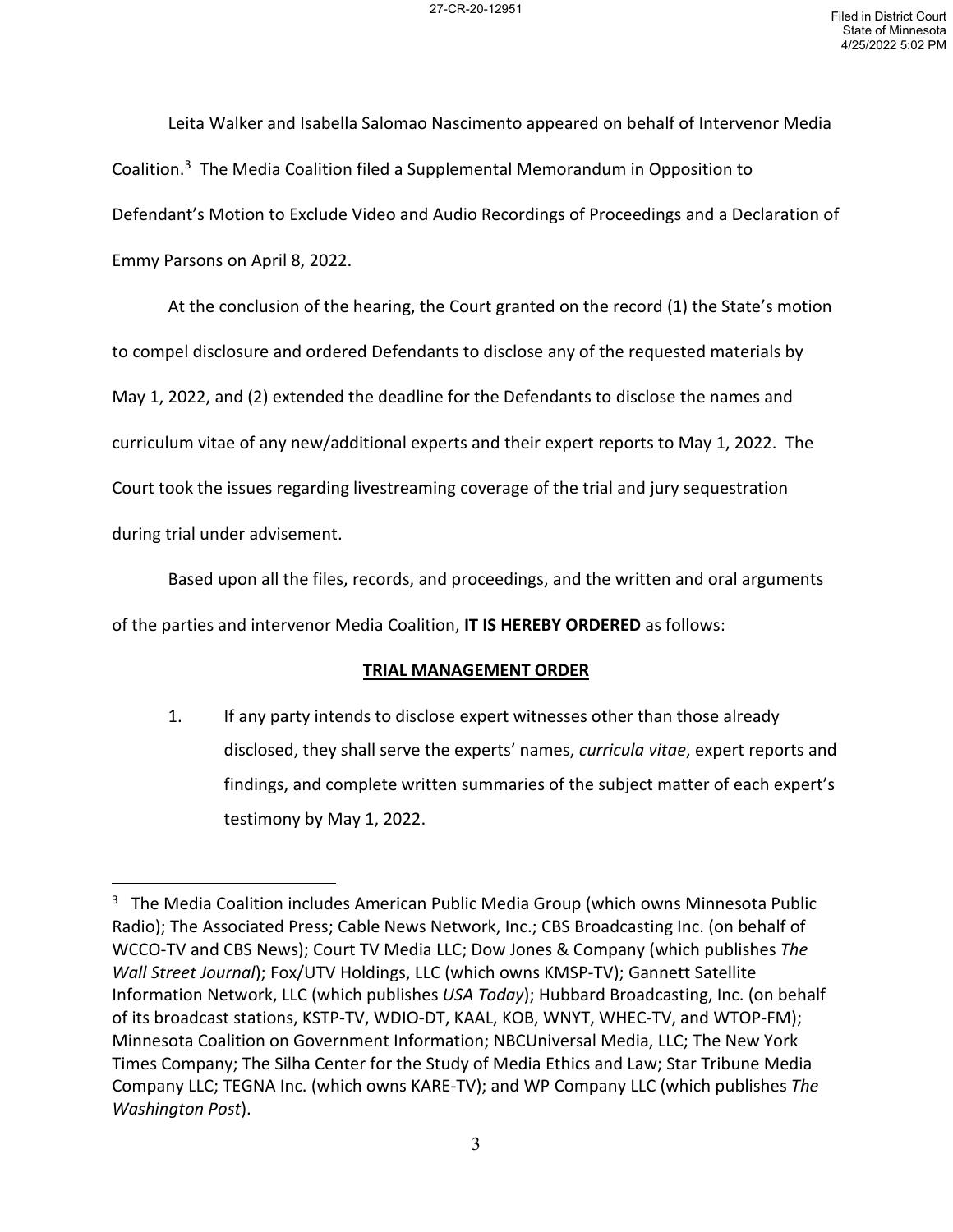- 2. Motions *in limine* shall be filed no later than the end of the day on Friday, May 13, 2022. Supporting memoranda shall be filed by the end of the day on Friday, May 20, 2022, and any responsive memoranda shall be filed by the end of the day on Friday, June 3, 2022.
- 3. The parties shall exchange trial witness lists by the end of the day on Friday, May 13, 2022.
- 4. No later than the end of the day on Friday, June 10, 2022:
	- a. The parties shall exchange trial exhibit lists. All exhibits shall be premarked as "Exhibit ####" and listed on the exhibit list with a short, general description (*e.g.*, photo of scene).
		- i. The State shall use exhibit numbers 1-1000.
		- ii. Thao shall use exhibit numbers 1001-2000.
		- iii. Lane shall use exhibit numbers 2001-3000.
		- iv. Kueng shall use exhibit numbers 3001-4000.
	- b. The parties shall file proposed jury instructions.
- 5. Trial will commence on Monday, June 13, 2022, at 9:00 a.m. The trial will be held in Courtroom C-1856. Access to the 18<sup>th</sup> Floor of the Hennepin County Government Center Courts Tower shall be controlled by the Hennepin County Sheriff's Office (HCSO). No one shall be permitted on the 18<sup>th</sup> Floor unless approved by the HCSO or the Chief Judge, and then only with approved credentials or identification as required by the HCSO.
- 6. Attorneys and Parties
	- a. The State may have four lawyers or support staff who are assisting in the trial present in Courtroom C-1856 at any time. Different personnel may rotate through those positions.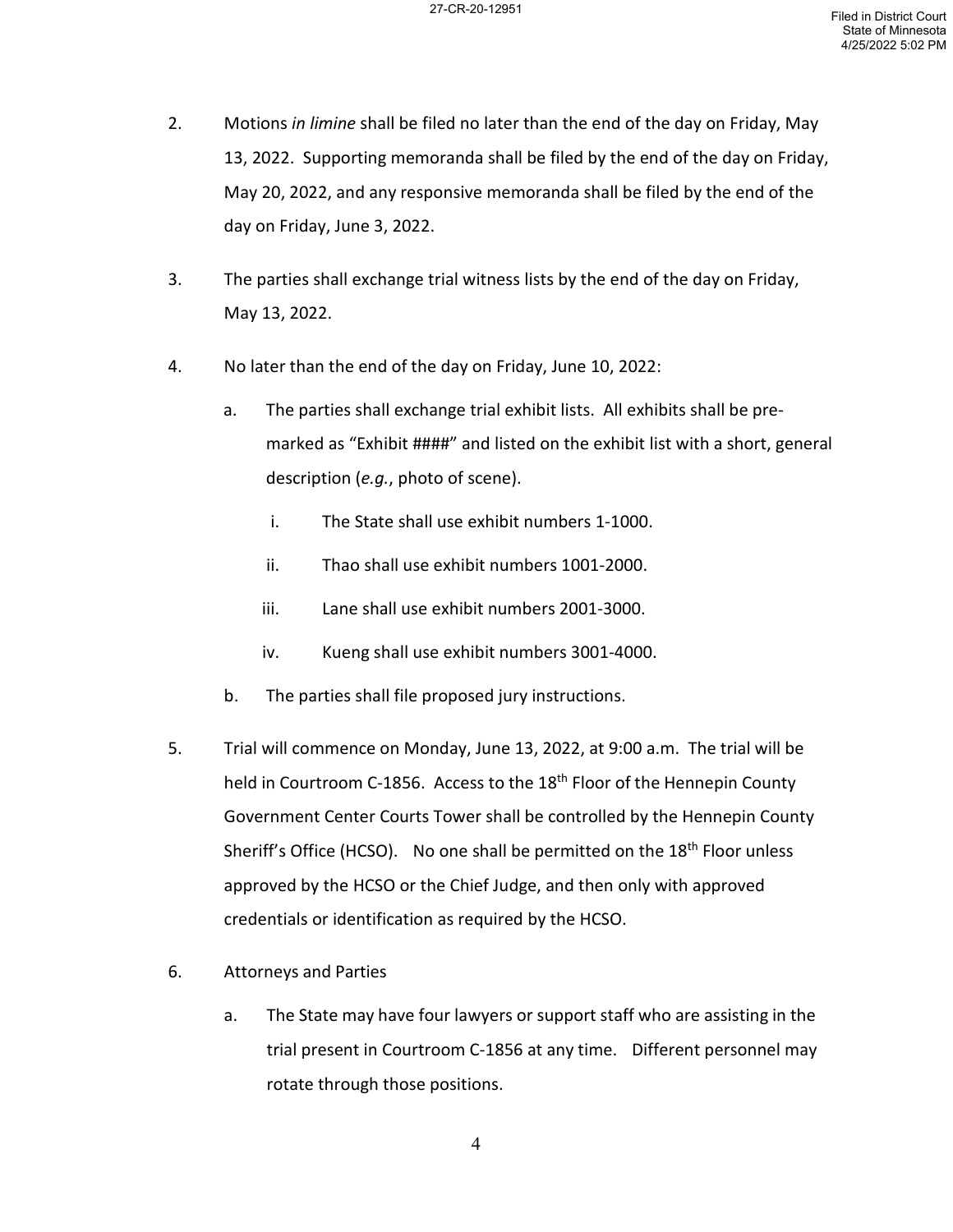- b. Defendants shall be present at all times during the trial. Defense attorneys or their staff may occupy the three seats for each designated counsel table.
- c. Everyone at counsel tables shall remain seated unless granted permission by the Court. Communication among trial team members should occur electronically. Attorneys and support staff may use electronic devices in the courtroom.
- d. Attorneys will conduct all voir dire, arguments, and witness examination from the lectern.
- e. If a party has no objection to an exhibit being offered, the attorneys should remain silent when the Court asks if there are any objections to the exhibit.
- f. All defendants will be deemed to have joined in any objection made by an attorney for another defendant without any further record being made.
- g. Objections shall be made without argument unless invited by the Court. Sidebar conferences in the presence of jurors shall be conducted using the wireless headset devices provided by the Court. All such conferences shall be off the record unless a party makes a specific request to have the conference on the record. Parties may make a record of any off-the-record bench conferences at a later time. Defendants will be provided with a headset to listen to the sidebar conferences.
- 7. Spectators
	- a. Two media representatives selected by the Media Coalition will be allowed in Courtroom C-1856. Different persons may rotate through the positions, but only with the appropriate credentials to be admitted to the 18<sup>th</sup> Floor. The media representatives may only use electronic devices to take notes while on the  $18<sup>th</sup>$  Floor. Other credentialed media may use an overflow courtroom as designated by District Court, but not on the 18<sup>th</sup> Floor. Media may use electronic devices and post on social media while in the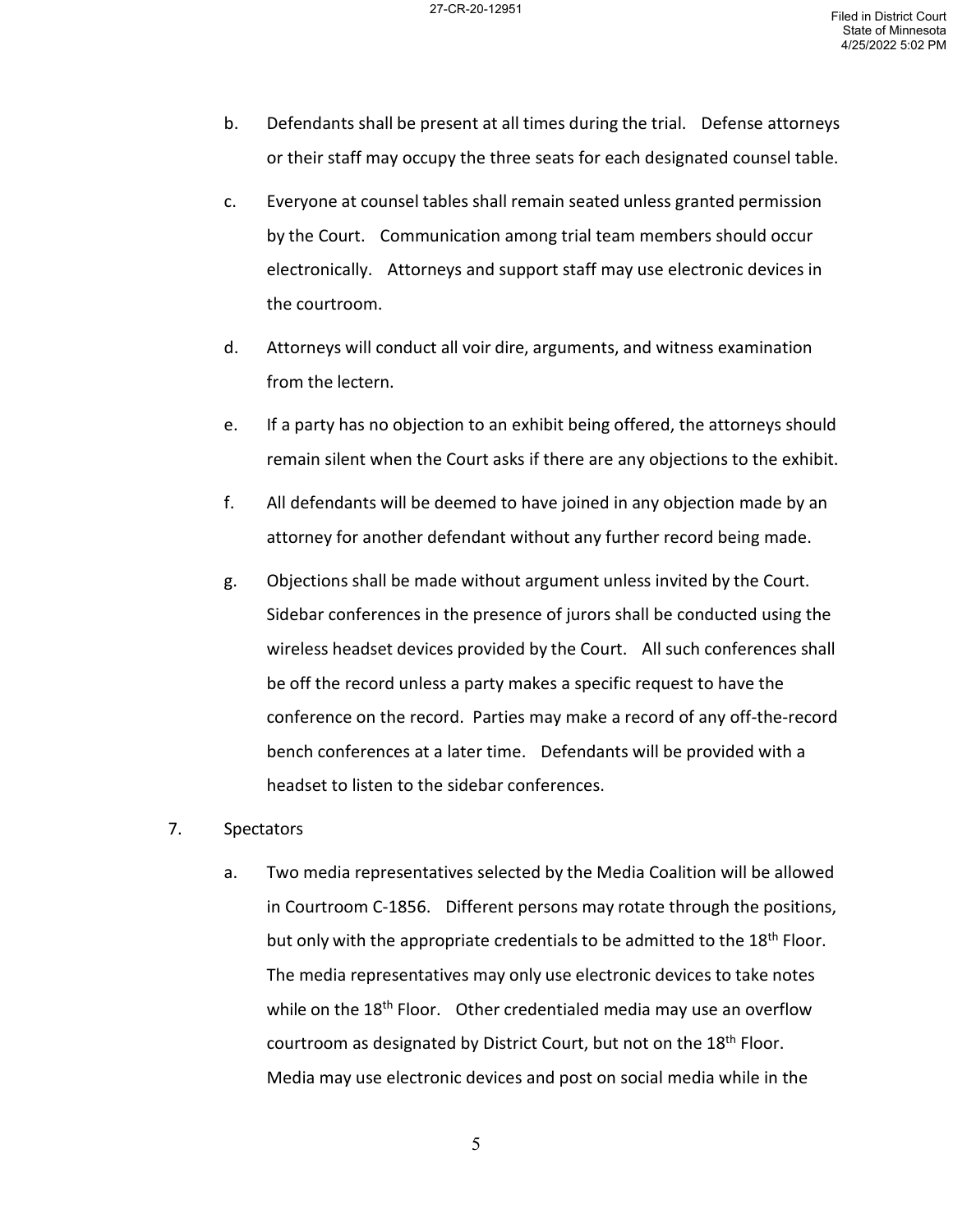overflow courtroom that is not on the 18<sup>th</sup> Floor.

- b. The media may not conduct or attempt to conduct interviews on the  $18<sup>th</sup>$ Floor.
- c. Four members of the George Floyd family may be present in Courtroom C-1856 during the trial. Two members from each of the defendants' families may be present in Courtroom C-1856 during the trial. Different family members may rotate through those positions, but only with the appropriate credentials to be admitted to the  $18<sup>th</sup>$  Floor. Family members and members of the public may not use electronic devices anywhere on the 18<sup>th</sup> Floor. Overflow courtrooms will be available for other family members, the media, and the general public.
- d. Spectators will sit in places assigned by the presiding judge or the HCSO.
- e. No spectator in Courtroom C-1856 or the overflow courtrooms shall wear any mask or article of clothing that contains any image, logo, letters, or numbers that are visible.
- f. Spectators shall not communicate verbally or non-verbally with the Court or with jurors or potential jurors. Spectators should avoid all contact with potential jurors or jurors.
- g. Spectators may have water in a transparent bottle in the courtroom.
- 8. The Court will hear any motions *in limine* or administrative matters on June 13, 2022 at 9:00 a.m., continuing on subsequent days between 8:00 and 9:00 a.m., as needed.
- 9. Jury selection will begin on Tuesday, June 14, 2022, at 9:00 a.m.
- 10. Jurors and Potential Jurors shall be partially sequestered as follows:
	- a. Jurors and potential jurors shall be escorted to and from the  $18<sup>th</sup>$  floor by HCSO deputies or Hennepin County Security. Jurors and potential jurors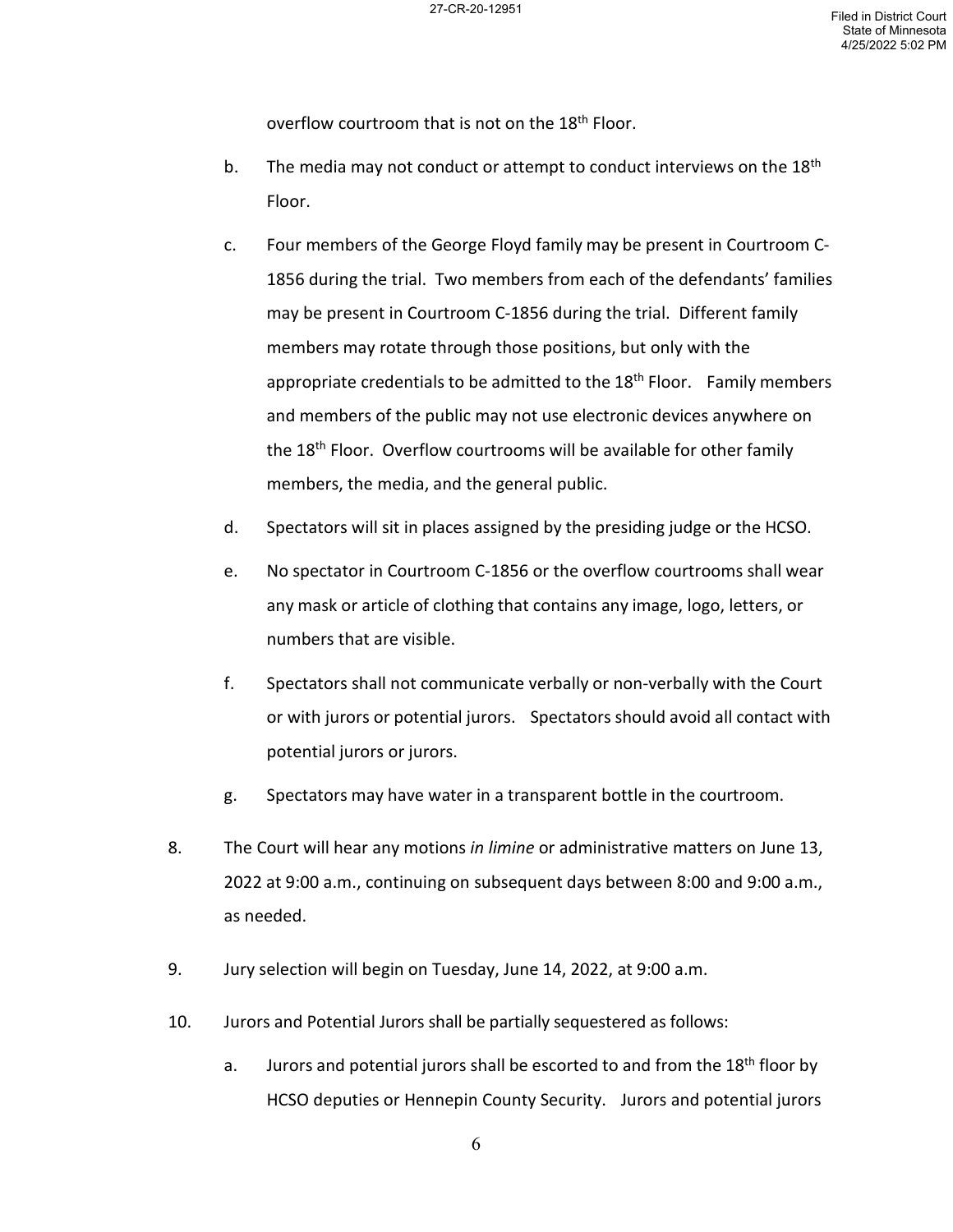shall follow instructions of the Court and the HCSO regarding movement while in the Government Center. Jurors will remain on the 18<sup>th</sup> Floor throughout each day that court is in session. Lunch will be provided to jurors each day by District Court.

- b. Jurors will not be otherwise sequestered except at the beginning of deliberations.
- c. No one shall have contact or attempt to communicate with jurors except the presiding judge, court personnel, and HCSO deputies. Attorney contact with the jurors is limited to examination during the jury selection process.
- d. Potential jurors and jurors shall not be referred to by name at any time. They shall be referred to only by the random number previously assigned by the Court.
- 11. Opening statements and presentation of evidence will begin Tuesday, July 5, 2022, at 9:00 a.m.
- 12. Witnesses
	- a. Witnesses are sequestered. Parties shall instruct their witnesses not to watch any part of the proceedings prior to their testimony and not to discuss their testimony or the testimony of other witnesses until after the witnesses have testified. Parties shall also instruct their witnesses to be responsive to the questions asked and what it means to be responsive to a question, and that witnesses have a duty to avoid being non-responsive.
	- b. Upon being called to the witness stand, the witness shall be directed to stand behind the witness chair at the witness stand where the oath will be administered by the presiding judge.
	- c. During testimony, witnesses may use the witness display illustrator system if it will clarify their testimony. The witness does not need to ask for permission to use the illustrator function.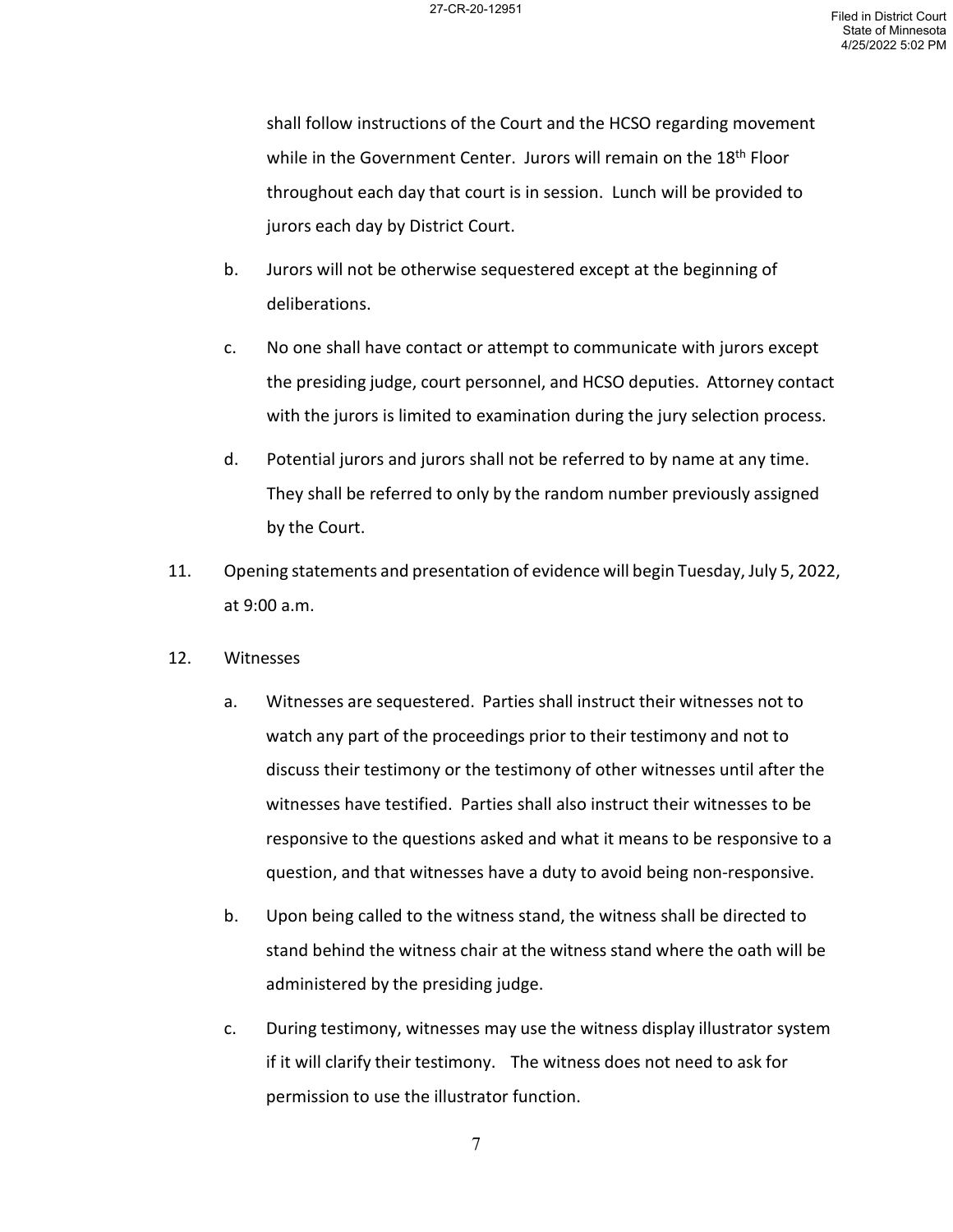- d. At the end of each day of testimony, the attorney for the party presenting its case shall provide a list of all witnesses that will be called the following day to the opposing party, the Court, and the HCSO.
- 13. All other administrative orders remain in effect with the following modifications.
	- a. Audio and video recording and livestreaming of the trial will no longer be allowed except as expressly permitted by Minn. R. Gen. P. 4.02(d).
	- b. At least three overflow courtrooms, set up with an audio and video feed from the court monitoring audio system currently in place, will be provided for family members of the George Floyd family and the defendants (in addition to the seats in Courtroom C-1856 that are being allocated and reserved for those family members), the media (in addition to the seats in Courtroom C-1856 that are being allocated and reserved for the media), and the general public. The Court and the HCSO reserve the right to direct seating in the overflow courtrooms among additional family members, the media, and members of the general public.
- 14. All other rules of decorum found in Minn. Gen. R. Prac. 2 shall be followed unless specifically modified by this order or other orders of the presiding judge. The HCSO and court staff are authorized to enforce the rules of decorum.
- 15. The attached Memorandum Opinion is incorporated herein.

**BY THE COURT:**

Peter A. Cahill Judge of District Court

\_\_\_\_\_\_\_\_\_\_\_\_\_\_\_\_\_\_\_\_\_\_\_\_\_\_\_\_\_\_\_\_\_\_\_\_ Digitally signed by Cahill, Peter Date: 2022.04.25 16:44:34 -05'00'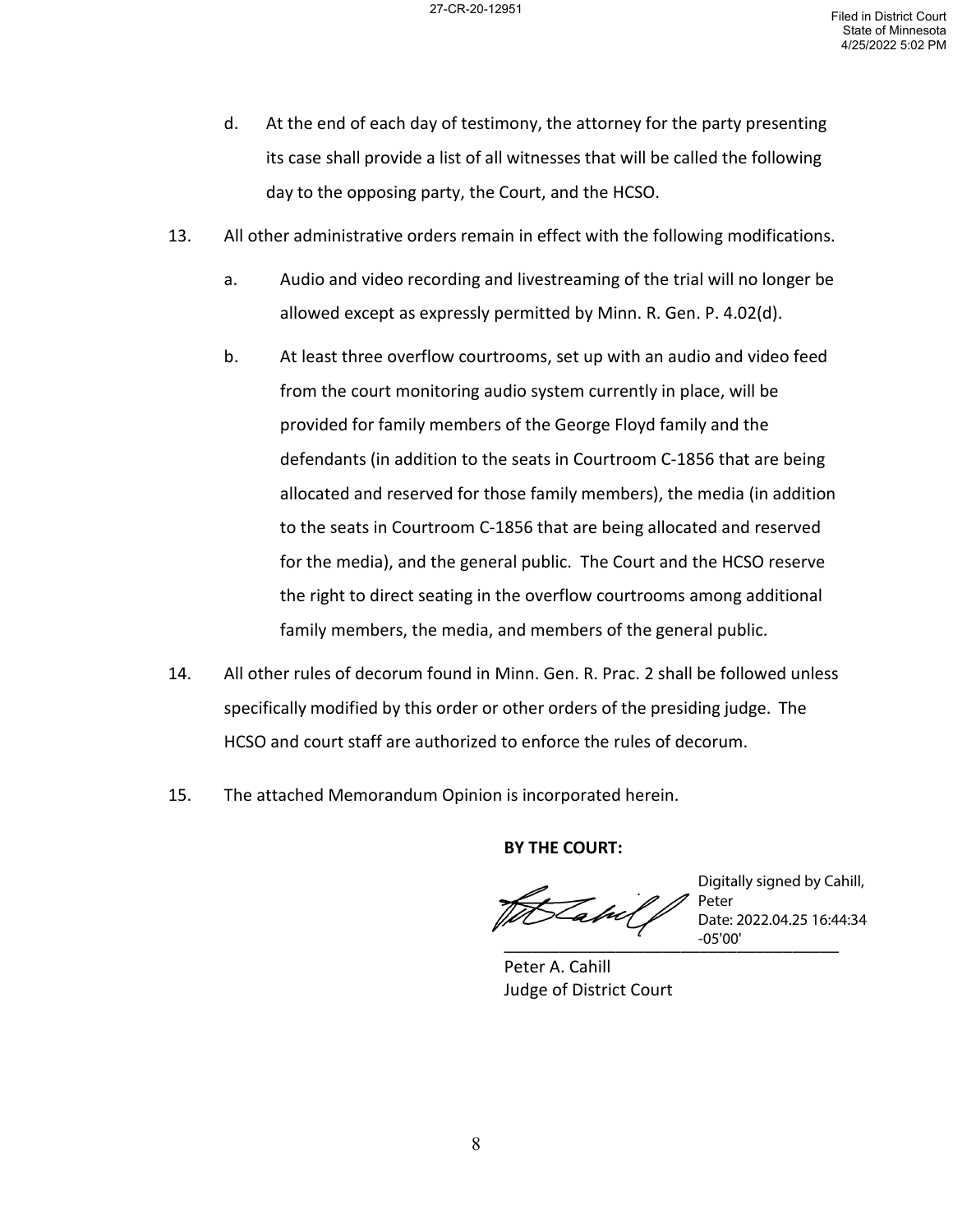### **MEMORANDUM**

## **I. THE MINNESOTA RULES OF PRACTICE DO NOT CURRENTLY AUTHORIZE LIVESTREAMING OF TRIALS OVER THE OBJECTION OF A PARTY.**

The right to a public trial, guaranteed by both the Sixth Amendment of the United States Constitution and Art I, § 6 of the Minnesota Constitution, is for the benefit of the defendant, not the public. *Gannett Co., Inc. v. DePasquale*, 443 U.S. 368, 381 (1979); *accord Estes v. Texas*, 381 U.S. 532, 588 (1965) (Harlan, J., concurring); *State v. Lindsey,* 632 N.W.2d 652, 660 (Minn. 2001). This right ensures that "the public may see [the defendant] is fairly dealt with and not unjustly condemned, and that the presence of interested spectators may keep his triers keenly alive to a sense of their responsibility and the importance of their functions." *Gannett Co.,* 443 U.S. at 380; *see also Estes*, 381 U.S. at 538-39.

The press and general public do have a First Amendment right of access to public trials, recognized in *Richmond Newspapers, Inc. v. Virginia*, 448 U.S. 555, 573, 580 (1980), *Globe Newspaper Co. v. Superior Court for Norfolk County*, 457 U.S. 596, 605-06 (1982), and *Waller v. Georgia*, 407 U.S. 39, 44 (1984). However, the general public's and the media's rights of access to criminal trials under the First Amendment are not unlimited. *Globe Newspaper,* 457 U.S. at 606; *State v. Fageroos,* 531 N.W.2d 199, 201 (Minn. 1995). While the right of the press and public to attend criminal trials is sacrosanct and carries with it the right to report what has occurred during the trial, the right does not include any right to televise the trial. *Chandler v. Florida*, 449 U.S. 560, 569 (1981); *Estes,* 381 U.S. at 541-542 & 588 (Harlan, J. concurring). [4](#page-8-0)

<span id="page-8-0"></span> $4$  The Minnesota Court of Appeals has also held that a defendant has no Sixth Amendment right to create a video recording of trial. *State v. Shimota*, 875 N.W.2d 363, 369-70 (Minn. App. 2016), *rev. denied* (Minn. April 27, 2016).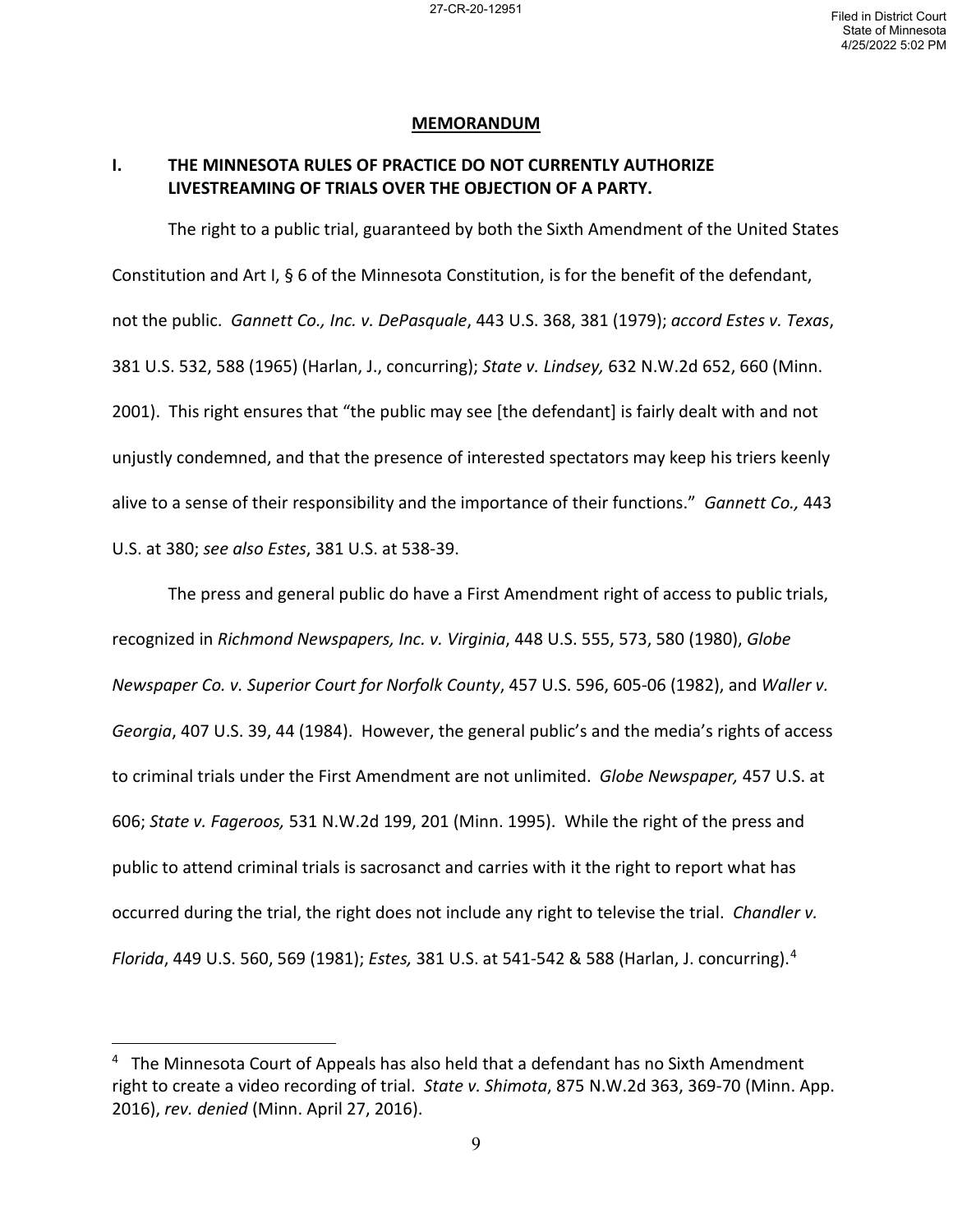Against this historical background, the Minnesota Supreme Court promulgated the current version of Rule 4 of the Minnesota Rules of General Practice for the District Courts. In its current operative form, Rule 4.01 sets out a general rule of prohibition,<sup>[5](#page-9-0)</sup> although Rule 4.02(d) does allow for the visual and/or audio recording and reproduction of trial proceedings with the consent of all parties.<sup>6</sup> The Court will employ the term "livestreaming" throughout this Memorandum Opinion as a shorthand for the "visual and/or audio recording and reproduction of trial proceedings." For the sake of clarity and brevity, the Court will also occasionally refer to the joint trial of these three defendants, all former MPD Officers, in the trial presently scheduled to commence on June 13, 2022, as the "*Floyd II*" trial.

- (i) There shall be no visual or audio coverage of jurors at any time . . . *.*
- (ii) There shall be no visual or audio coverage of any witness who objects thereto in writing or on the record before testifying.
- (iii) Visual or audio coverage of judicial proceedings shall be limited to proceedings conducted within the courtroom, . . . .
- (iv) There shall be no visual or audio coverage within the courtroom during recesses or at any other time the trial judge is not present and presiding.
- (v) Preceding or during a jury trial, there shall be no visual or audio coverage of hearings that take place outside the presence of the jury. Without limiting the generality of the foregoing sentence, such hearings would include those to determine the admissibility of evidence, and those to determine various motions, such as motions to suppress evidence, for judgment of acquittal, *in limine,* and to dismiss.

<span id="page-9-0"></span><sup>5</sup> Rule 4.01 provides, in pertinent part, as follows:

Except as set forth in this rule, no visual or audio recordings [film, video, and still photography]. . . shall be taken in any courtroom . . . during a trial or hearing of any case.

<span id="page-9-1"></span><sup>6</sup> Rule 4.02(d) provides, in pertinent part, as follows (emphasis added):

In criminal proceedings occurring before a guilty plea has been accepted or a guilty verdict has been returned, a judge may authorize, *with the consent of all parties in writing or made on the record prior to the commencement of the trial*, the visual or audio recording and reproduction of appropriate court proceedings. Coverage under this paragraph is subject to the following limitations: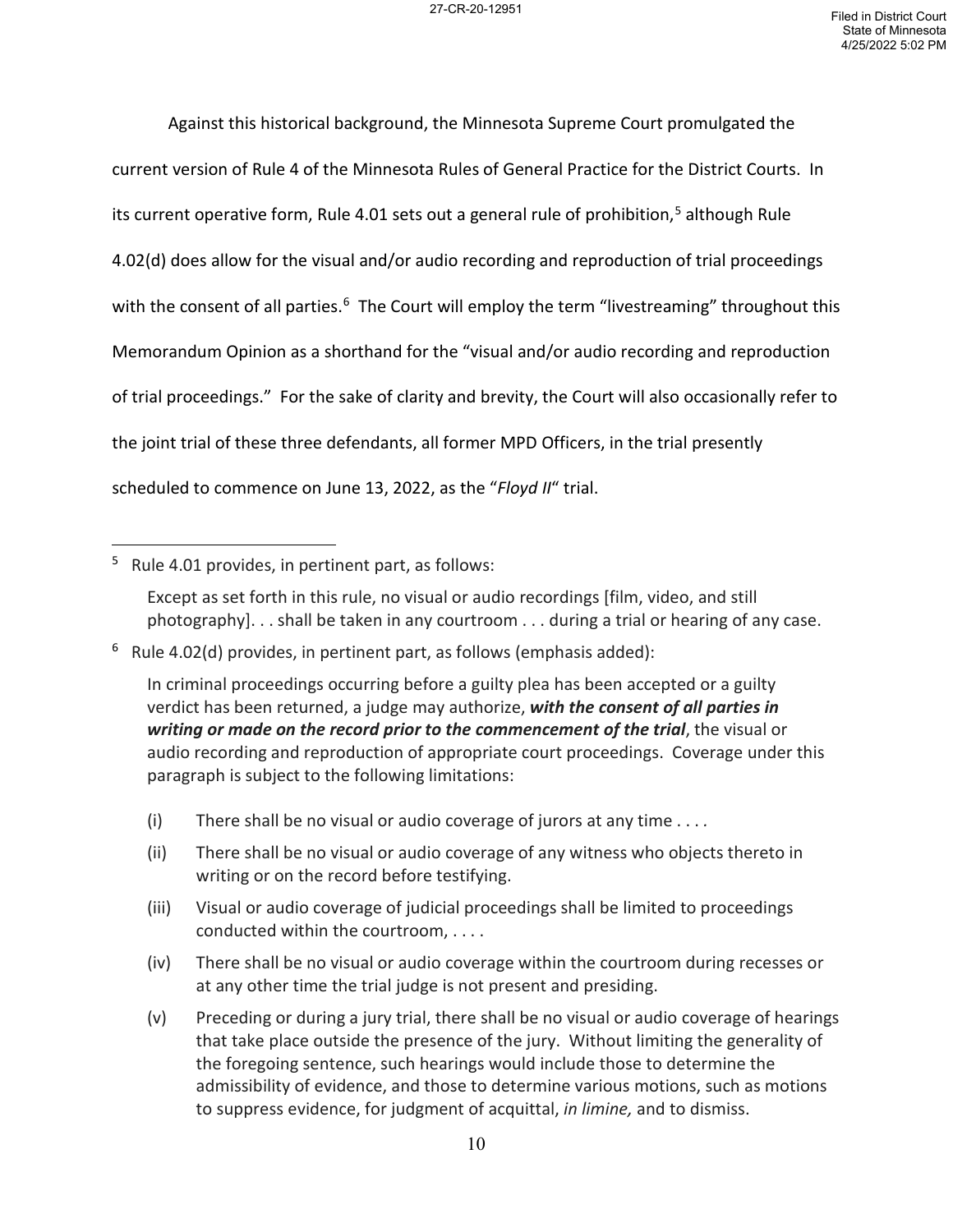The parties have each done a 180-degree reversal in their positions on livestreaming of the *Floyd II* trial since the Fall of 2020. At that time, the State opposed livestreaming and all Defendants favored livestreaming of the trial.<sup>[7](#page-10-0)</sup> Since then, after the Court ordered livestreaming of the *Chauvin* trial and that trial was livestreamed by Court TV, the State has submitted briefs, on September 1, 2021 and April 7, 2022, asking the Court to livestream the *Floyd II* trial. Defendants Kueng and Lane filed a written motion to exclude video and audio recording of the trial on Aug. 24 and Aug. 25, 2021, respectively. At the April 11, 2022 hearing, the State reiterated its request for livestreaming of the trial while counsel for all three Defendants maintained their opposition to livestreaming the trial.

Because the current version of Rule 4 does not authorize a district court to permit livestreaming of a criminal trial over the objection of a party, this Court may not order livestreaming of the trial, absent compelling justification to depart from the mandates of that operative rule.

<span id="page-10-0"></span><sup>7</sup> *See* Order Allowing Audio and Video Coverage of Trial, at pp. 1-2 & 6 and nn. 1 & 5 (Nov. 4, 2020); State's Motion for Reconsideration of Order Allowing Audio and Video Coverage of Trial (filed Nov. 25, 2020); [Defendant Thao's] Objection to State's Motion for Reconsideration (filed Dec. 14, 2020); [Defendant Kueng's] Reply to State's Motion to Reconsider Cameras in the Courtroom (filed Dec. 14, 2020).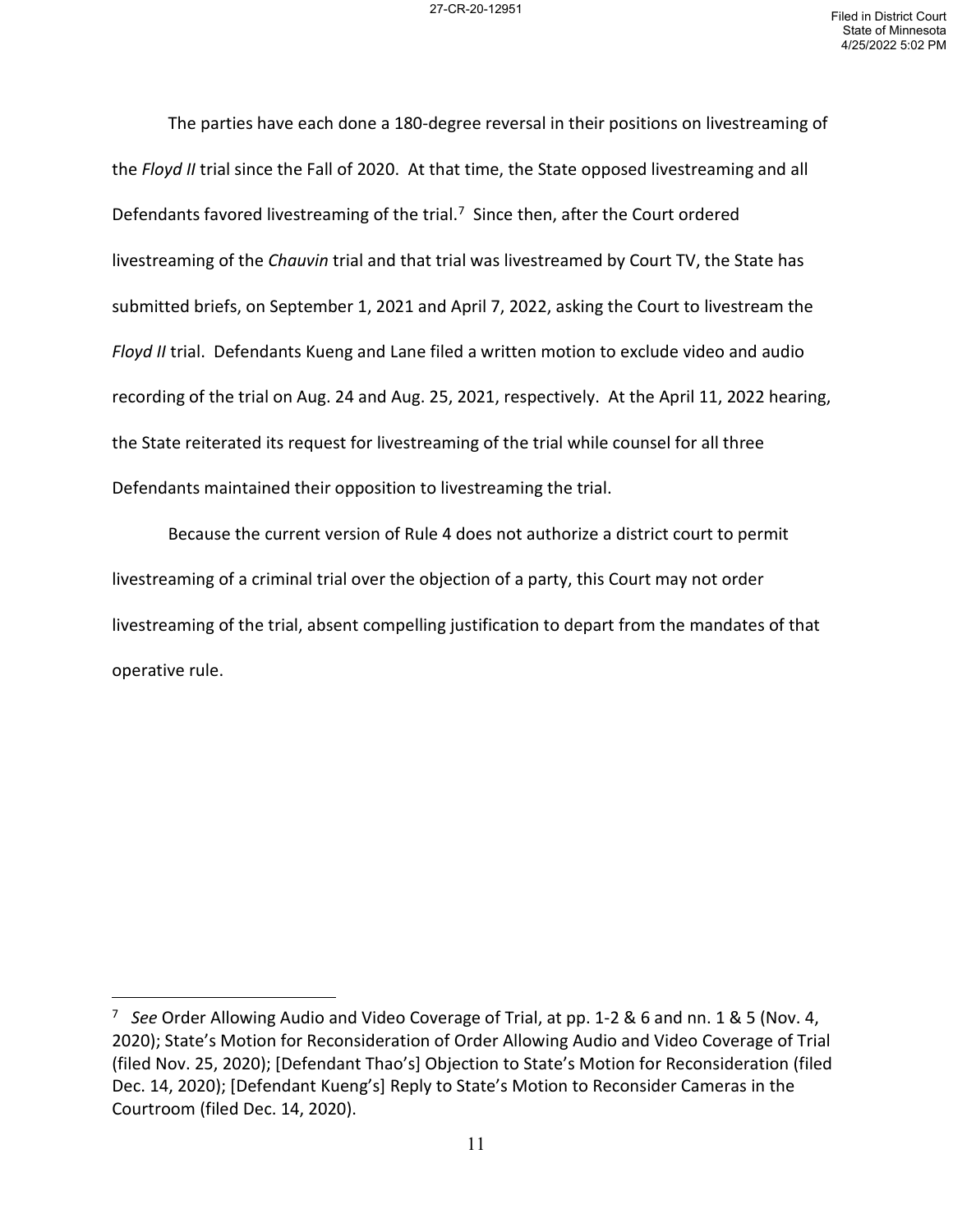**II. THE UNUSUAL AND COMPELLING CIRCUMSTANCES OF THE COVID-19 PANDEMIC AT THE TIME OF THE** *CHAUVIN* **TRIAL HAVE SUBSTANTIALLY ABATED AND THE SUPREME COURT RULES IN FORCE IN THE FIRST HALF OF 2021 MANDATING SOCIAL DISTANCING, MASK WEARING, AND OTHER PRECAUTIONARY MEASURES DUE TO THE COVID-19 PANDEMIC ARE NO LONGER IN FORCE, OBVIATING RESORT TO RULE 1.02.** 

# **A. History and Evolution of the COVID-19 Pandemic in Minnesota and Chief Justice Gildea's Orders for the Continuing Operations of the Judicial Branch**

On March 13, 2020, Minnesota Governor Walz issued Executive Order No. 20-01 in which he declared a peacetime state of emergency due to the worldwide spread of COVID-19. Concurrent with the Governor's Executive Order, Chief Justice Gildea issued her first *Order for Continuing Operations of the Courts of the State of Minnesota Under a Statewide Peacetime Declaration of Emergency*, ADM20-[8](#page-11-0)011 (March 13, 2020). With a few exceptions,<sup>8</sup> that order provided that no new jury trials could begin after March 16, 2020 for thirty days and also suspended all district court proceedings for thirty days. ADM20-8001, ¶¶ 4-5. That order further directed that "non-essential visits to Minnesota courthouses are discouraged" and directed court staff to "promote the use of social distancing and other mitigation strategies as recommended by the Minnesota Department of Health. *Id*. ¶ 8. Consistent with that order, the last criminal trial in the Hennepin County District Court (HCDC) before the initial COVID pandemic "shutdown" took place during the week of March 9, 2020. There were no criminal or civil jury trials in the HCDC between March 16 and June 5, 2020.

<span id="page-11-0"></span><sup>&</sup>lt;sup>8</sup> The enumerated exceptions included criminal court search and arrest warrants, initial appearances, temporary protective order applications in family court domestic abuse situations, mental health commitment hearings, certain proceedings in juvenile court, cases implicating constitutional rights (explicitly mentioning criminal, juvenile delinquency, and commitment cases), cases with statutory or rule time limits under thirty days, and criminal cases subject to speedy trial demands. ADM20-8001, ¶¶ 3-4 & Attached Minnesota Judicial Branch Case Priorities List (eff. March 12, 2020).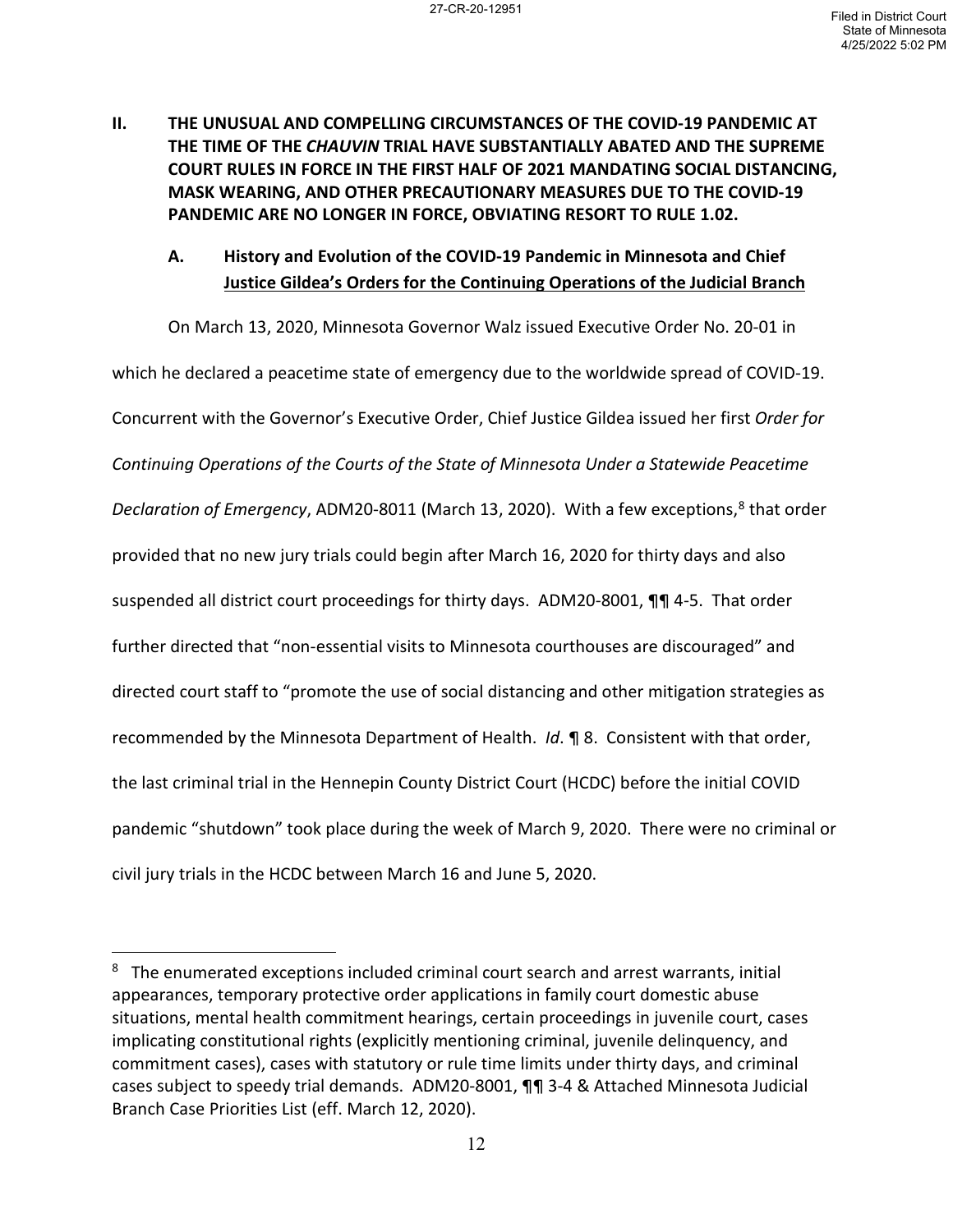In the *Order for Continuing Operations of the Courts of the State of Minnesota Under a Statewide Peacetime Declaration of Emergency*, ADM20-8001 (March 20, 2020), Chief Justice Gildea ordered that no new jury trials could commence before April 22, 2020. Order, at ¶ 4. That order also required that with the exception of a few delineated hearings involving incustody defendants required to be held in courtrooms – *e.g.*, bail reviews, hearings under Rules 8 and 11 of the Minnesota Rules of Criminal Procedure, plea hearings, sentencings, and probation revocation hearings -- proceedings in adult criminal courts were suspended until April 20, 2020 if they could not be conducted remotely. *Id*. ¶¶ 6, 11. That order directed court officials to ensure that proceedings required to be held in person in courtrooms be conducted in compliance with "recent guidance from public health officials, including limits on the number of people present in one location and social distancing." *Id*. ¶ 11. Finally, that order directed that public access to courtrooms be limited to parties in the case and their attorneys, necessary court staff, and other individuals the presiding judge determines are necessary to conduct the hearing. *Id*. ¶ 13. The order permitted media representatives to attend hearings in courtrooms but, in the HCDC, media were directed to coordinate with this Court's Information/Media Liaison Officer, and Court Administration was given discretion to limit the number of persons attending hearings, including media representatives, consistent with public health guidelines. *Id*. ¶ 14.

Governor Walz issued an Emergency Executive Order, No. 20-20, on March 25, 2020 directing that, subject to specific exceptions, everyone currently living in Minnesota stay at their place of residence from March 27, 2020 through April 10, 2020.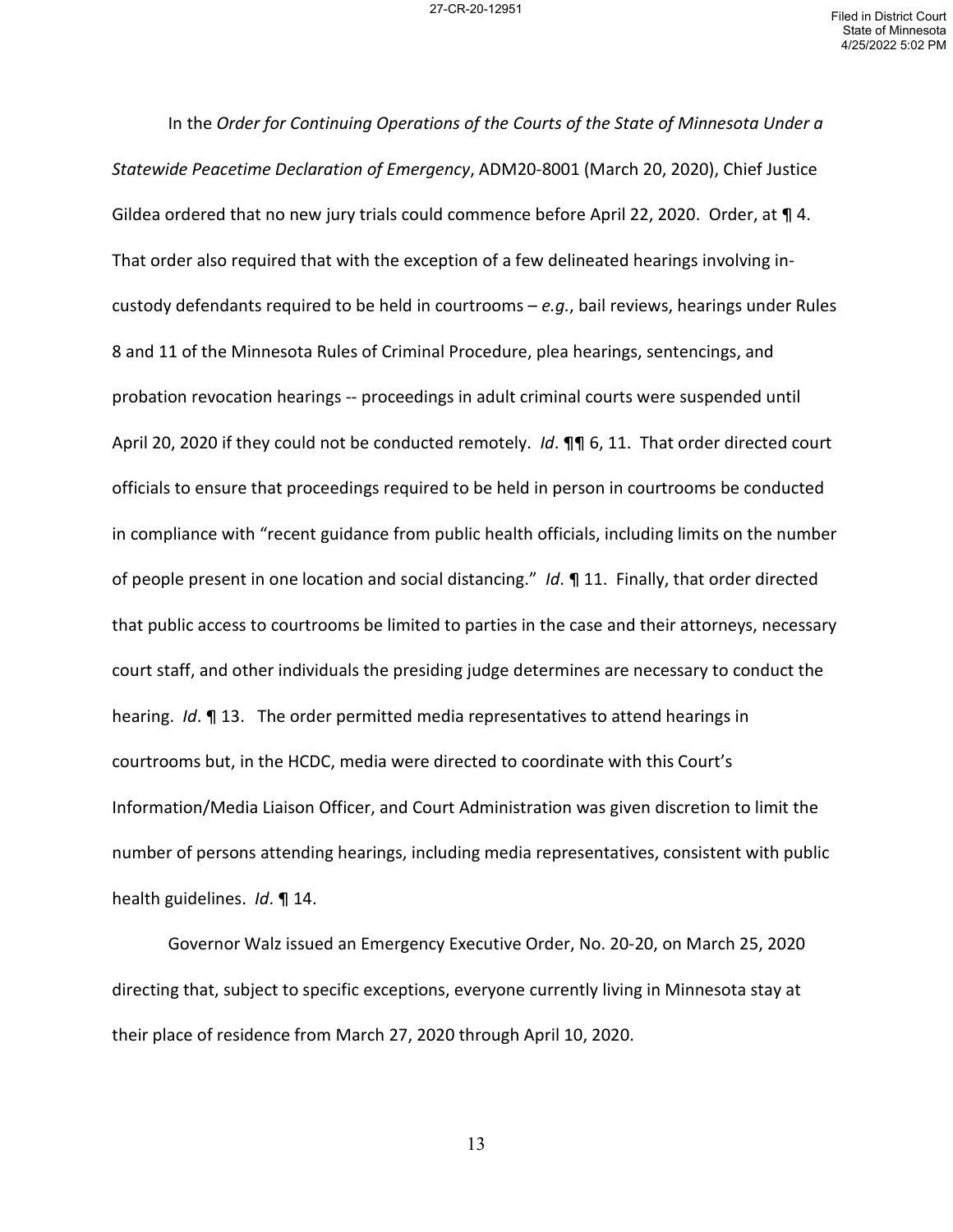In the *Order Governing the Operations of the Minnesota Judicial Branch Under Emergency Executive Order Nos. 20-53, 20-56*, ADM20-8001 (May 15, 2020), the Minnesota Judicial Council authorized a jury trial pilot plan that permitted pilot jury trials to proceed starting June 1, 2020 in four counties statewide, including the HCDC,<sup>[9](#page-13-0)</sup> that had submitted a jury trial pilot plan that had been approved by the State Judicial Council. Order ¶ 3. That Order barred any other criminal jury trials before July 6, 2020 and any civil jury trials before September 1, 2020. *Id*. The order continued prior restrictions on persons allowed access to courtrooms for in-person hearings. *Id*. ¶¶ 11-12. Finally, that order also allowed, effective May 18, 2020, leadership to direct judges, staff, and employees to return to work, and exempted them for the "stay-at-home" directive of Executive Order No. 20-56. *Id*. ¶ 14.

On May 18, 2020, HCDC Chief Judge Ivy Bernhardson issued an *Administrative Order Pertaining to Fourth Judicial District Courtrooms During COVID-19 Emergency*. Under that Order, effective that day, HCDC implemented a social distancing protocol mandating six-foot perimeter seating for all individuals in the public galleries in HCGC courtrooms (with the sole exception that persons living in the same household were permitted to sit in adjacent seats at less than the six-foot spacing). Order  $\P$  1. That order specified the priority by which seating in the public gallery would be allocated – to immediate family members, alleged victim and HCAO victim advocate, case worker/probation officer, media representatives, $^{10}$  and members of the

<span id="page-13-0"></span><sup>&</sup>lt;sup>9</sup> The other counties the Minnesota Judicial Council initially approved under the criminal jury trial pilot program were McLeod, Olmsted, and Ramsey. In mid-June 2020, the Judicial Council also approved criminal jury pilot programs in Scott and Blue Earth Counties.

<span id="page-13-1"></span> $10$  The Order instructed media representatives wishing to attend an in-person hearing to notify the Court's Public Information Officer/Media Liaison in advance and present proper media credentials. Order ¶ 4.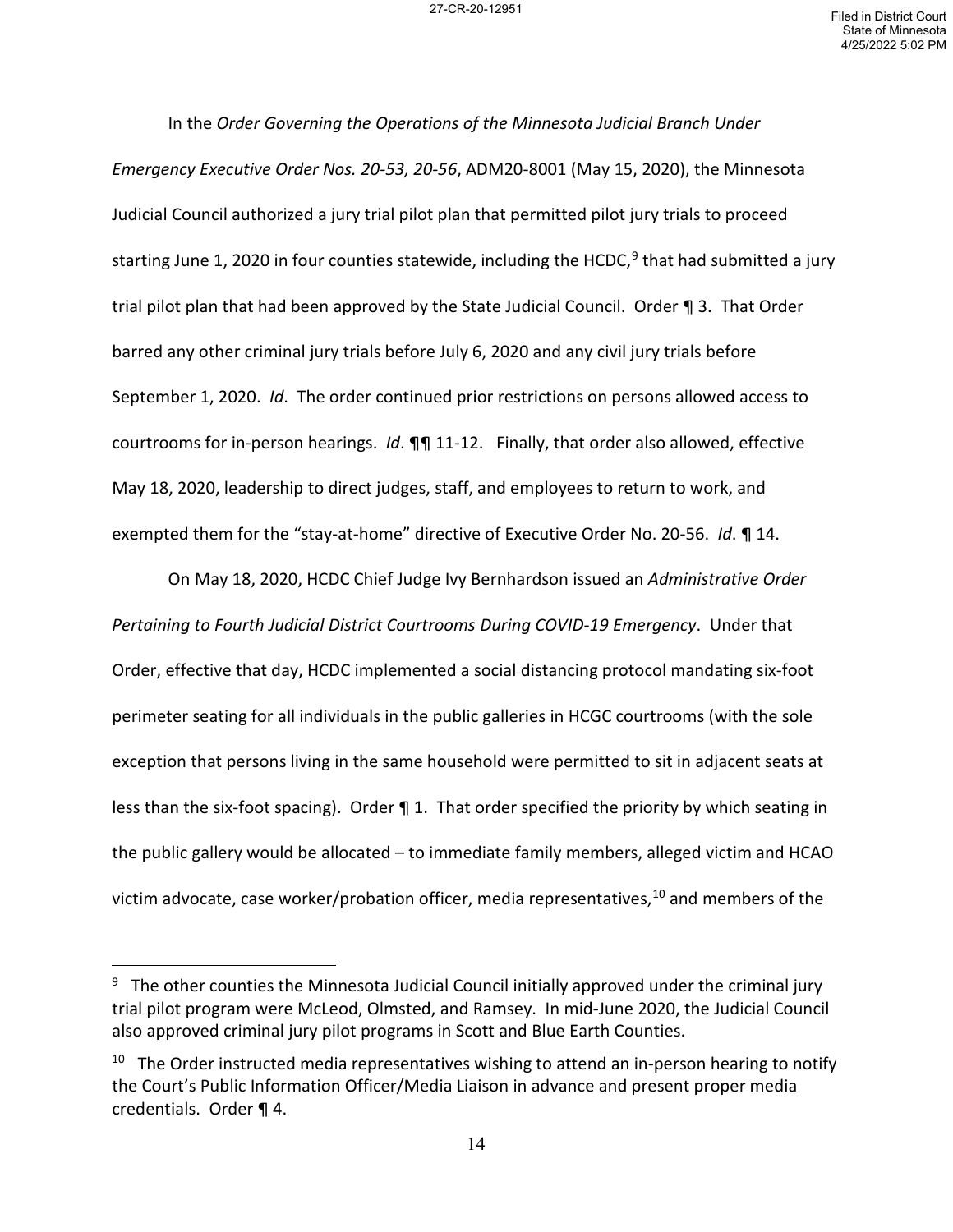general public -- given the limited courtroom seating resulting from the social distancing protocols and also authorized the HCSO to control the number of persons in courtroom public galleries and to remove individuals from the galleries if necessary to ensure compliance with the order. *Id*. ¶¶ 2-3. Judges presiding over in-person hearings were also vested with authority to make orders necessary or appropriate under specific circumstances to protect health and safety in the courtroom while allowing continuing public access to court proceedings. *Id*. ¶ 6.

On May 19, 2020, the Hennepin County Board of Commissioners approved the Hennepin County COVID-19 Preparedness Plan, which required all persons to wear face coverings while in county facilities (the HCGC is a Hennepin County facility) and outside individual workspaces, including all common spaces, elevators, hallways, entrances/exits, and "meeting spaces"/courtrooms in the HCGC.

On May 22, 2020, Chief Judge Bernhardson issued an *Administrative Order Pertaining to Pilot In-Custody Speedy Demand Jury Trials*, in effect from June 1-July 13, 2020, which limited jury trials in the HCDC pilot jury trial project to in-custody criminal trials with speedy trial demands and directed that no more than four such jury trials could be underway on any given day. Order ¶¶ 1-2, 4. The Order also authorized "livestreaming" of such jury trials to overflow courtrooms if the extant social distancing protocols resulted in "insufficient seating in the gallery for all persons interested in attending the trial." *Id*. ¶ 6.

In the wake of the May 2020 Orders by Chief Justice Gildea, HCDC Chief Judge Bernhardson, and the Hennepin County Board of Commissioners summarized in the preceding four paragraphs, a total of 12 in-person criminal jury trials were tried to completion in HCDC between June and August 2020, an average of only four jury trials/month, a drastic decline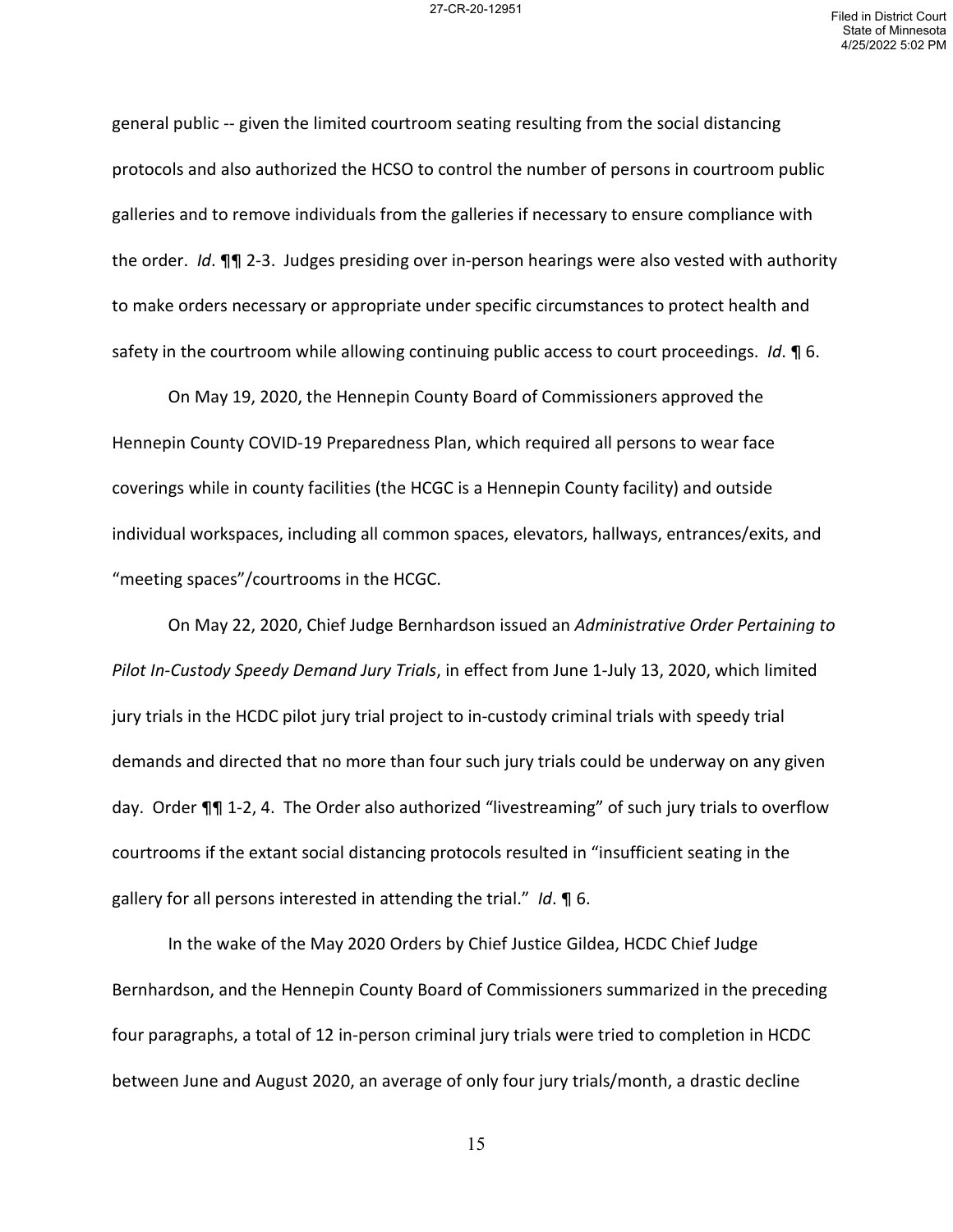from the typical trial schedule in HCDC pre-COVID-19. There were no in-person civil jury trials in HCDC during the Summer of 2020.

In the *Order Governing Public Access and Services at Judicial Branch Facilities*, ADM20- 8001 (May 28, 2020), Chief Justice Gildea ordered that during the Judicial Branch's transitional phase, the court's district administrator "shall follow the guidelines, distancing, and disinfecting measures in the Minnesota Judicial Branch COVID-19 Preparedness Plan in providing access to court public service counters." *Id*. ¶ 2. HCDC at that time had social distancing protocols not only inside courtrooms -- with six-foot social distancing required in the courtrooms, plexiglassdividers at counsel tables as well as between the Bench, the court reporter station, the witness box, the clerk station, and the deputy desk – but also operative in elevators and lines to enter the security clearances into both the Courts Tower and the Administration Tower at the HCGC. In addition to social distancing, disinfectants were widely distributed throughout courtrooms, surfaces in the courtrooms at counsel tables and the bench were wiped down with disinfectants at least twice a day, hand sanitizers were widely available throughout HCGC, and all persons in HCGC in all public spaces and courtrooms were required to wear masks throughout the day.

On July 7, 2020, Chief Justice Gildea issued an *Order Requiring Face Coverings at Court Facilities*, ADM20-8001 (July 7, 2020). That order required that, beginning July 13, 2020, all Judicial Branch staff personnel, judges, attorneys, parties, witnesses, persons attending inperson hearings, and all persons entering court facilities were required to wear a mask (face covering) "at all times while in public areas, hallways, or other common areas of the facility." *Id*. **¶** 1. That order permitted the face covering to be removed in courtrooms only when the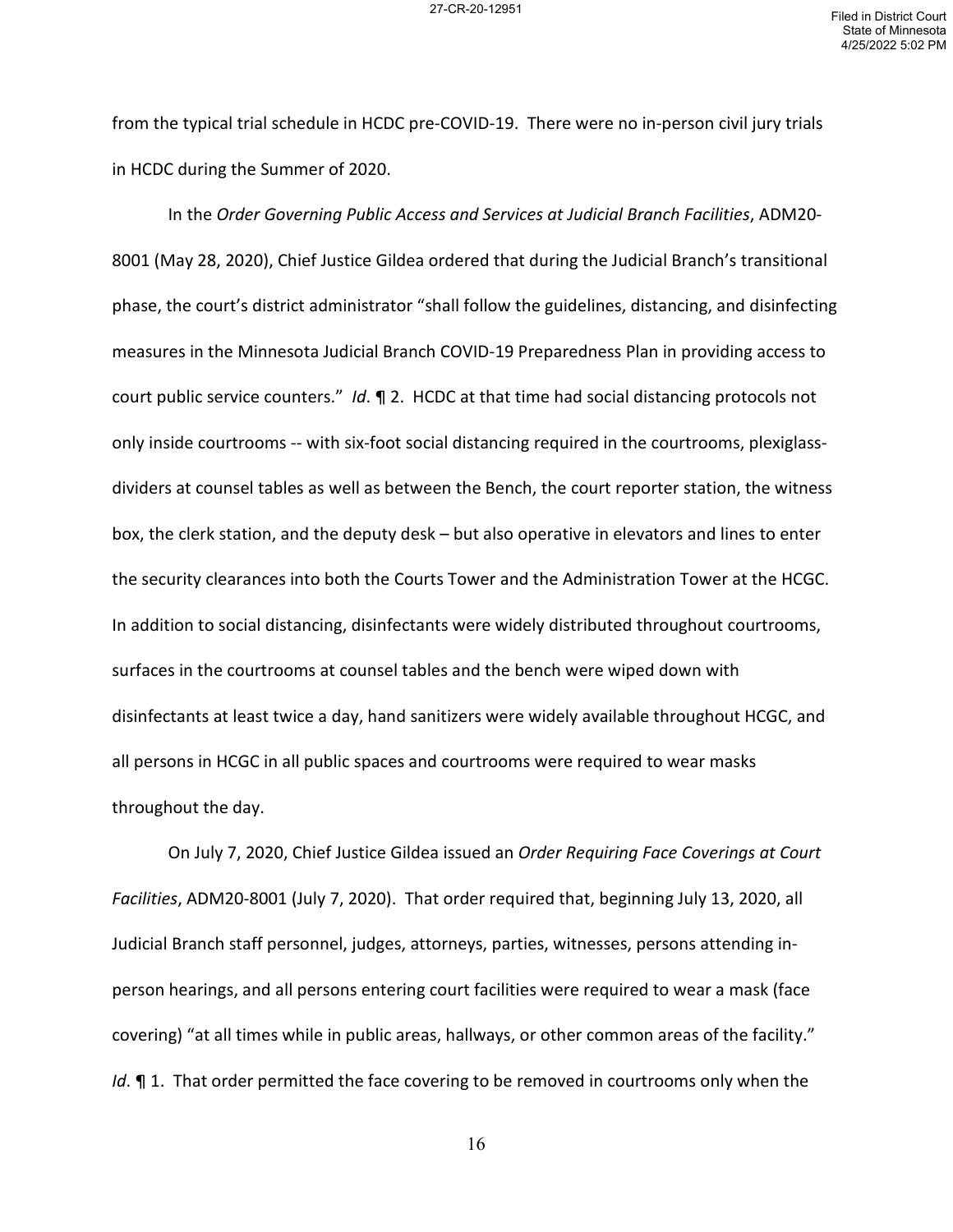required six-foot social distancing was maintained, plexiglass barriers were in place, and the presiding judge authorized mask removal. *Id*. ¶¶ 1-2.

With in-person civil jury trials permitted in HCDC starting in September 2020, the pace of in-person jury trials increased slightly in the Fall of 2020, compared to the Summer: a total of 15 criminal jury trials and 6 civil jury trials were tried to completion between September and November 2020, for an average of 7 jury trials during those three months, still substantially below pre-COVID-19 trial levels in the HCDC.

As the COVID pandemic continued to rage on during 2020, the Governor's peacetime emergency declaration was extended into November, as "positive case numbers, the state's positive percentage rate, and hospitalizations increased, and as community spread of COVID-19 widened." See *Order Governing the Continuing Operations of the Minnesota Judicial Branch*, ADM20-8001 (Nov. 20, 2020), p. 1. Statistics from the Minnesota Department of Health<sup>[11](#page-16-0)</sup> demonstrate the substantial spike in COVID-19 infections and the impact on the public health system in November 2020:

(1) Whereas the number of new weekly positive cases in Minnesota had ranged between about 2,300 and 5,350 from mid-April to mid-September 2020, the number of new weekly positive cases first exceeded 10,000 during the week of Oct. 11-17, 2020. During the

<span id="page-16-0"></span><sup>&</sup>lt;sup>11</sup> These statistics are derived from the Minnesota Department of Health Weekly COVID-19 Report, the most recent for the week ending April 21, 2022, which can be found at MDH [Weekly COVID-19 Report 4/21/2022 \(state.mn.us\),](https://www.health.state.mn.us/diseases/coronavirus/stats/covidweekly1622.pdf) as well as the weekly CDC MMWR reports for Minnesota, reporting the weekly and cumulative totals of new positive COVID-19 test cases, new hospitalizations, new intensive care unit (ICU) hospitalizations, and deaths attributed to COVID-19 since March 1, 2020. *See, e.g.*, Downloadable data file: Weekly Testing and Case Data (CSV), under drop-down menu "Other data associated with graphs in the weekly report," in [COVID-19 Weekly Report - Minnesota Dept. of Health \(state.mn.us\),](https://www.health.state.mn.us/diseases/coronavirus/stats/#wmapcd1) last accessed April 25, 2022.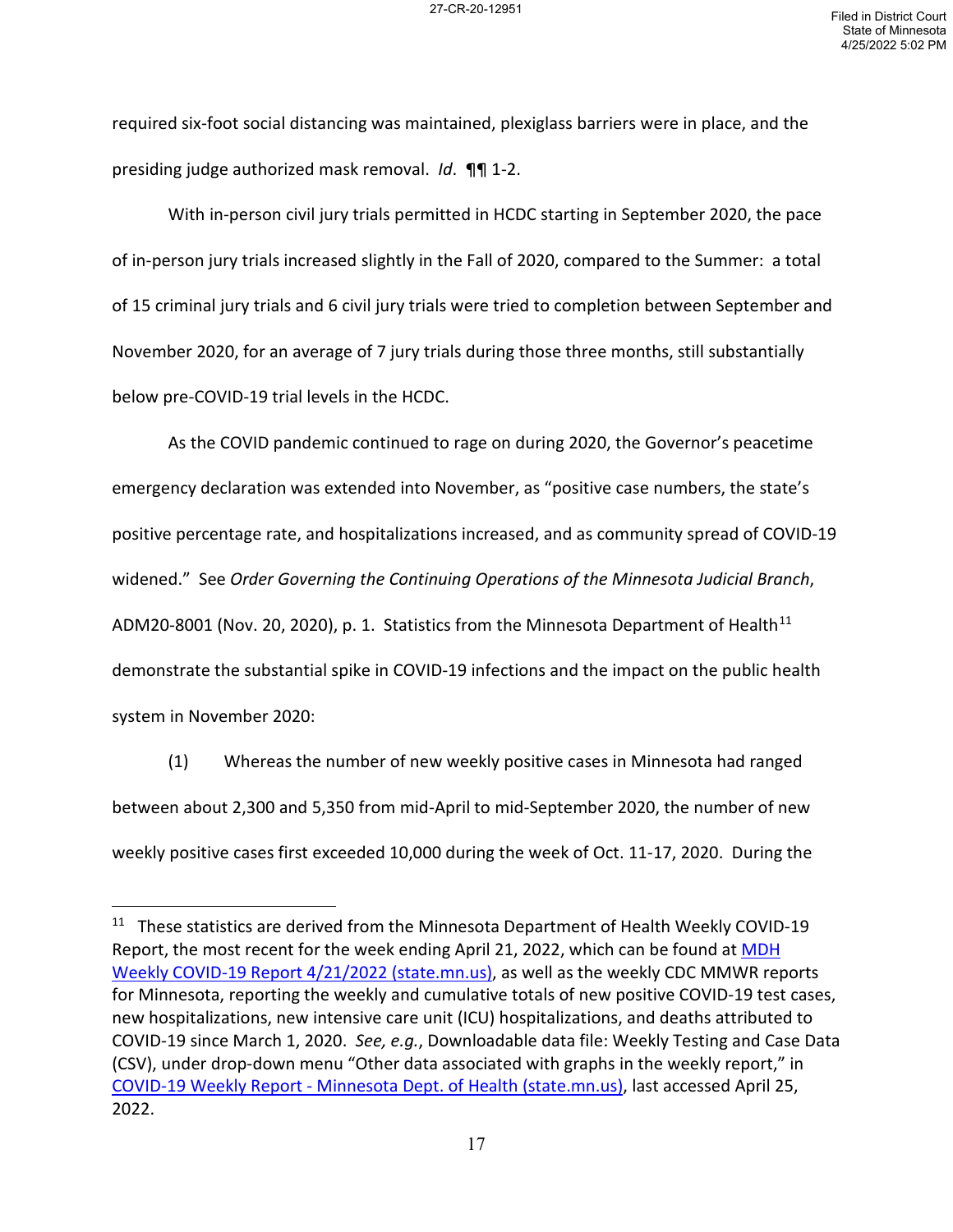five-week span from Nov. 1-Dec. 5, 2020, the number of weekly new positive cases surged dramatically to an average of about 34,500 cases during that span, peaking at just under 49,000 in the second week of November.

(2) Whereas the number of new weekly hospitalizations in Minnesota had ranged between roughly 200 and 500 from mid-April to mid-September 2020 with a median of about 290, the number of new weekly hospitalizations surged to an average of almost 1,600 cases during the five-week span from Nov. 1-Dec. 5, 2020, peaking at 1,860 in mid November.

(3) Whereas the number of new weekly ICU hospitalizations in Minnesota ranged from about 45 to 145 from mid-April to mid-September 2020 with a median of about 70, the number of new ICU hospitalizations surged to an average of about 270 during the five-week span from Nov. 1-Dec. 5, 2020, peaking at about 315 during the fourth week of November.

(4) Finally, whereas the number of weekly deaths attributed to COVID-19 in Minnesota ranged from about 30 to 170 from mid-April to mid-September 2020 with a median of about 60, the number of weekly deaths surged to an average of about 375 during the fiveweek span from Nov. 1-Dec. 5, 2020, peaking at about 500 during the last week of November and first week of December.

According to the CDC, COVID-19 was the third leading cause of deaths in the United States in 2020, behind only heart disease and cancer. *See* [FastStats - Leading Causes of Death \(cdc.gov\),](https://www.cdc.gov/nchs/fastats/leading-causes-of-death.htm) accessed April 25, 2022.

With exceptions spelled out in Chief Justice Gildea's Nov. 20, 2020 *Order Governing the Continuing Operations of the Minnesota Judicial Branch*, that order required most court proceedings to be conducted using remote technology. ADM20-8001 (Nov. 20, 2020), ¶¶ 1-4.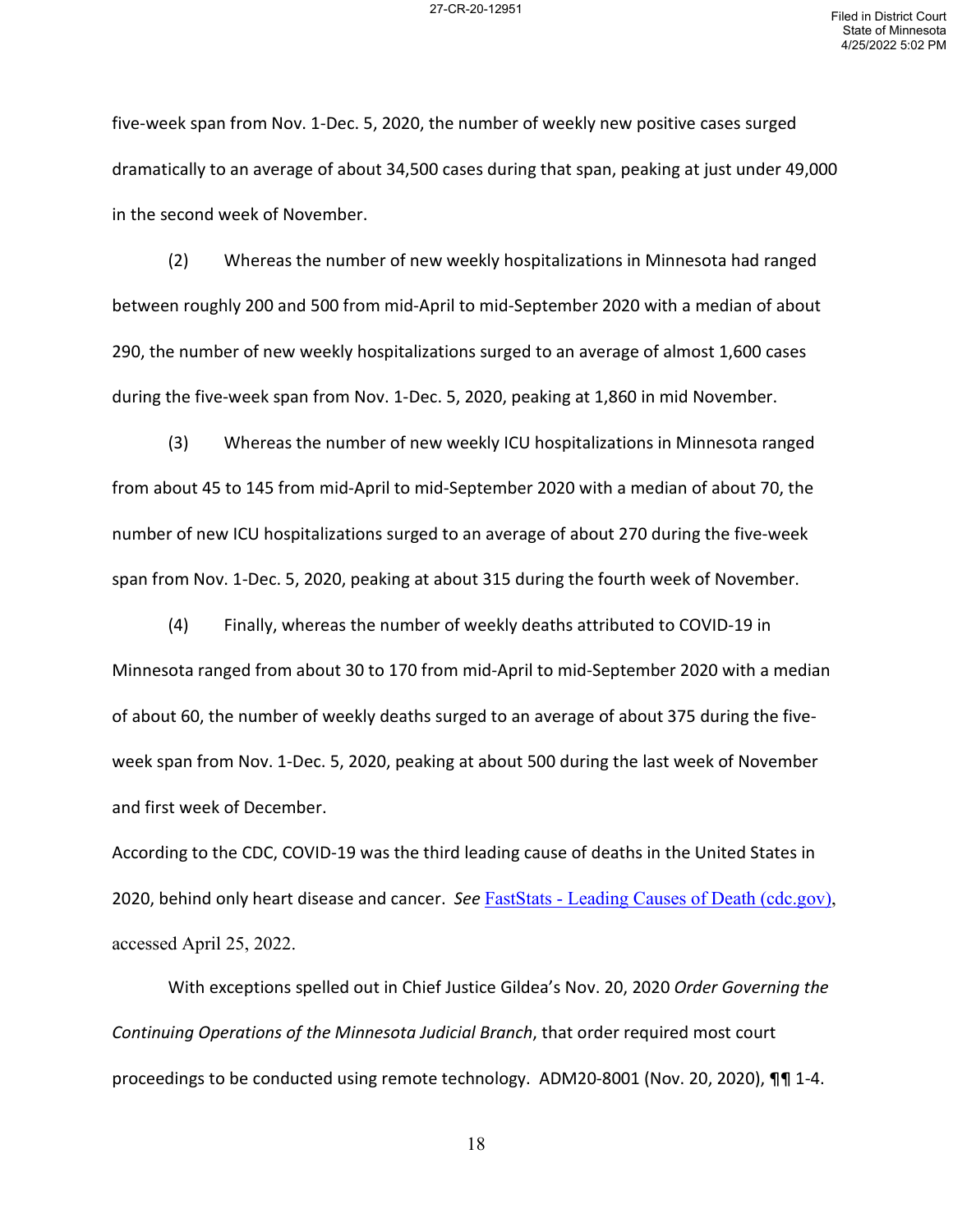That order also suspended jury trials from November 30, 2020 to February 1, 2021 except for criminal jury trials if the district's chief judge, after consultation with Chief Justice Gildea, granted an exception for a criminal jury trial to be held in person. *Id*. ¶ 2. That order maintained the requirements for face coverings in court facilities and restrictions on persons permitted access to courtrooms for in-person proceedings. *Id*. ¶¶ 8, 11-12. As a consequence, there were only 13 in-person criminal jury trials and no civil jury trials in HCDC in the three months from December 2020 through February 2021.

On January 21, 2021, Chief Justice Gildea issued an *Order Governing the Continuing Operations of the Minnesota Judicial Branch,* ADM20-8001 (Jan. 21, 2021), which was effective through March 14, 2021. That order maintained the policy requiring most court proceedings to be conducted using remote technology. *Id*. ¶¶ 1-4. It barred any new in-person jury trials between February 1 and March 15, 2021 unless the district's chief judge granted an exception for a criminal or civil jury trial to be held in person. *Id*. ¶¶ 2, 15. That order maintained the requirements for face coverings in court facilities and restrictions on persons permitted access to courtrooms for in-person proceedings. *Id*. ¶¶ 8, 11-12.

On February 18, 2021, Chief Justice Gildea issued an *Order Governing the Continuing Operations of the Minnesota Judicial Branch*, ADM20-8001 (Feb. 18, 2021), which was effective through April 30, 2021. That order maintained the policy requiring most court proceedings to be conducted using remote technology. *Id*. ¶¶ 1-4. Effective March 15, 2021, that order permitted all counties statewide to hold in-person criminal jury trials, provided that any court holding an in-person criminal jury trial adhere to the guidelines and exposure measures in approved Judicial Branch COVID-19 Preparedness Plans and Jury Management Resources Team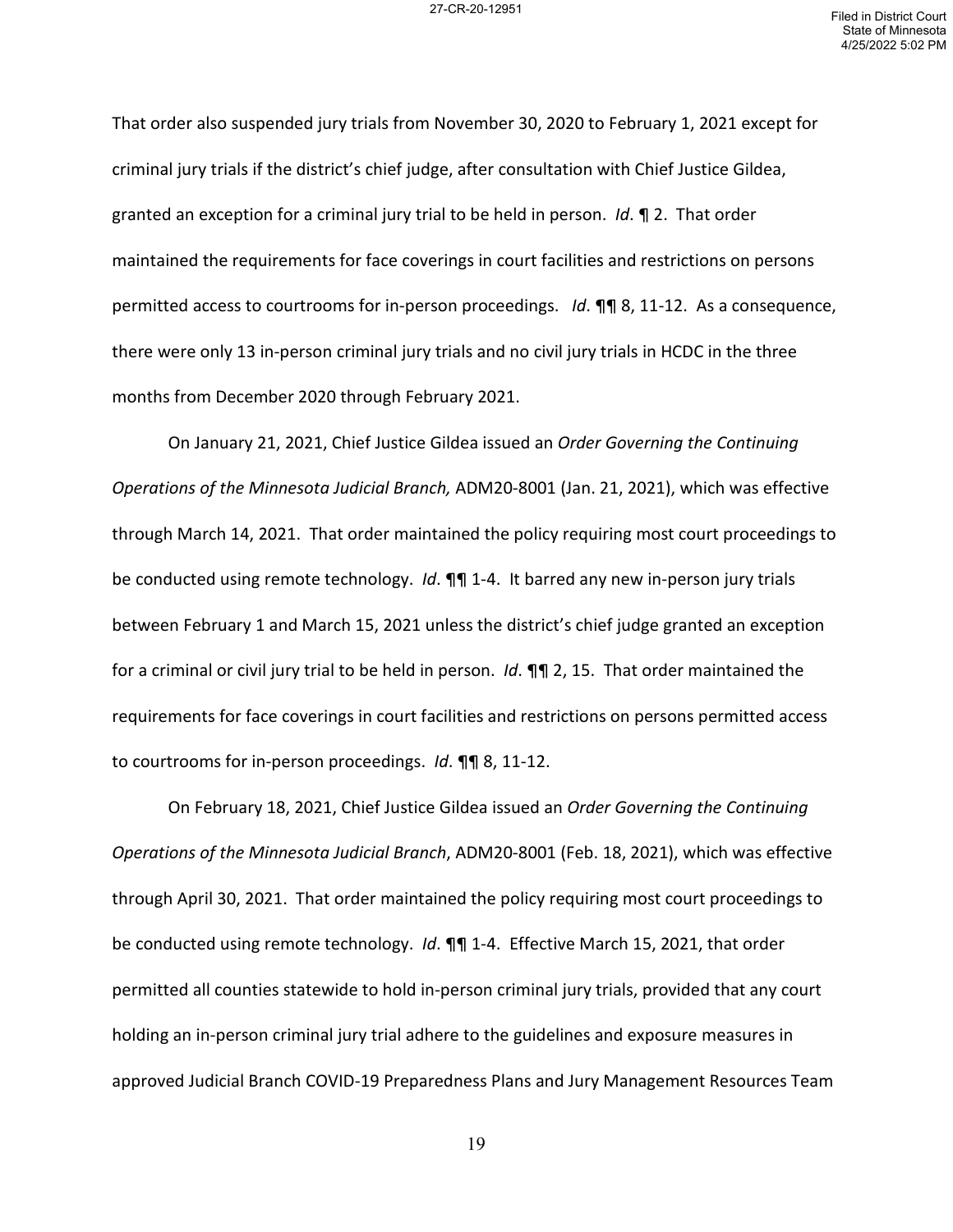Recommendations for Jury Trials during COVID-19. *Id*. ¶¶ 2, 15. The order allowed in-person civil jury trials only if an exception was granted by the district's chief justice after consultation with Chief Justice Gildea. *Id*. ¶ 4. That order maintained the requirements for face coverings in court facilities and restrictions on persons permitted access to courtrooms for in-person proceedings. *Id*. ¶¶ 8, 11-12.

Derek Chauvin was tried between March 8 and April 20, 2021. Besides the *Chauvin* trial, there were only three other trials in the HCDC during those two months: a single civil jury trial, held at the Family Justice Center in March, and one additional criminal jury trial in March and one in April.

On March 22, 2021, Chief Justice Gildea issued an *Order Governing the Continuing Operations of the Minnesota Judicial Branch*, ADM20-8001 (March 22, 2021). In that order, effective from May 1 through June 13, 2021, the Chief Justice noted that although there had been "recent easing of restrictions on citizen's activities and public gatherings," the order maintained the policy requiring most court proceedings to be conducted using remote technology. *Id*. at 1 & ¶¶ 1-6. Effective May 1, 2021, that order continued the policy of the Feb. 18, 2021 Order allowing all counties statewide to hold in-person criminal jury trials, provided that any court holding an in-person criminal jury trial adhere to the guidelines and exposure measures in approved Judicial Branch COVID-19 Preparedness Plans and Jury Management Resources Team Recommendations for Jury Trials during COVID-19 and unless the district's chief judge determined that a trial cannot proceed safely due to local conditions. *Id*. ¶ 2. The order allowed in-person civil jury trials only if an exception was granted by the district's chief justice after consultation with Chief Justice Gildea. *Id*. ¶¶ 5-6. That order maintained the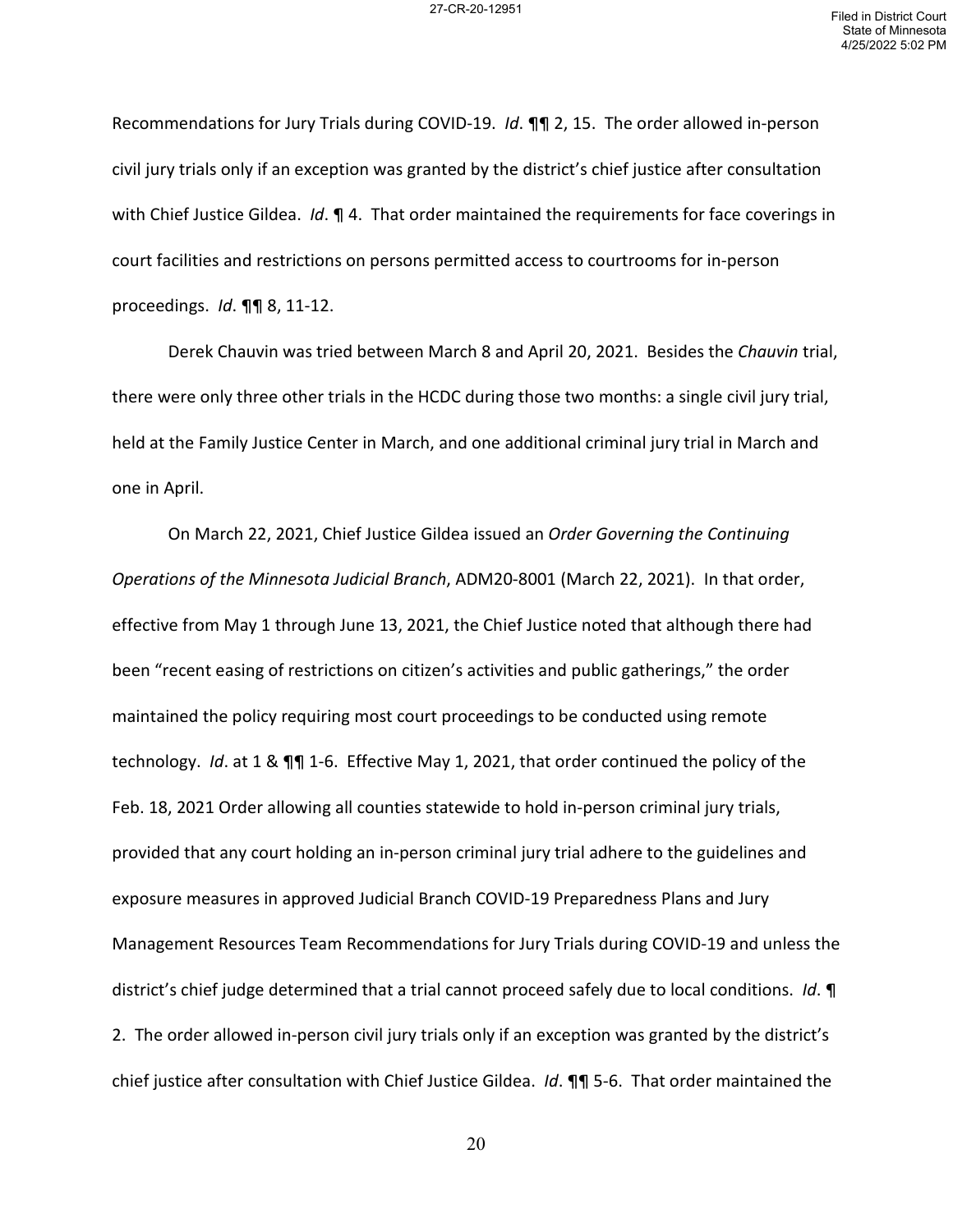requirement of face coverings in court facilities and the restrictions on the number of persons permitted access to courtrooms for in-person proceedings and required adherence to the guidelines and exposure measures in the approved Judicial Branch COVID-19 Preparedness Plans and, for jury trials, the Jury Management Resources Team Recommendations for Jury Trials during COVID-19. *Id*. ¶¶ 8, 12, 15-16.

In the wake of that easing on trial restrictions -- which had been in place for more than a year by then -- in-person trials increased significantly in the HCDC starting in May 2021 and continuing through March 2022 (reported totals are for trials completed to verdict or mistrial on a hung jury):

May 2021: 17 total in-person jury trials (16 criminal; 1 civil) June 2021: 25 total in-person jury trials (17 criminal; 8 civil) July 2021: 29 total in-person jury trials (20 criminal; 9 civil) August 2021: 37 total in-person jury trials (28 criminal; 9 civil) September 2021: 18 total in-person jury trials (12 criminal; 6 civil) October 2021: 25 total in-person jury trials (21 criminal; 4 civil) November 2021: 34 total in-person jury trials (24 criminal; 10 civil) December 2021:<sup>[12](#page-20-0)</sup> 14 total in-person jury trials (10 criminal; 4 civil) January 2022: 29 total in-person jury trials (23 criminal; 6 civil) February 2022: 28 total in-person jury trials (23 criminal; 5 civil) March 2022: 25 total in-person jury trials (19 criminal; 6 civil)

<span id="page-20-0"></span><sup>12</sup> The trial of *State v. Kim Potter*, 27-CR-21-7460, another "high profile" homicide trial in an officer-involved shooting, took place in HCDC between Nov. 30 and Dec. 23, 2021. Although the HCGC was not "locked down" during the *Potter* trial as it had been during the *Chauvin* trial for public health and safety and security reasons, that trial and the year-end holidays likely account for the significantly fewer trials during December 2020 than for most of the remaining months during this period.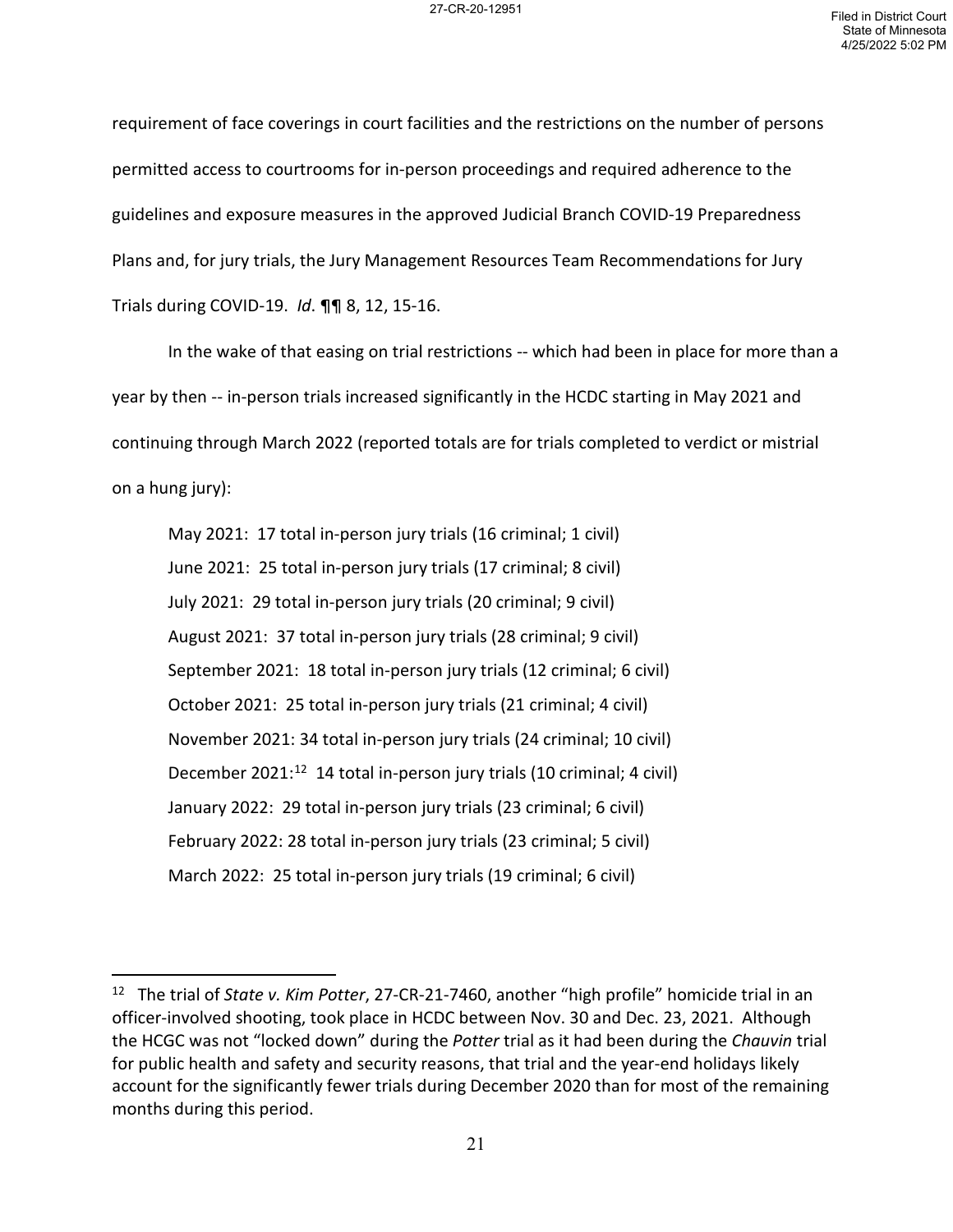Statistics from the Minnesota Department of Health again demonstrate the significant waning in COVID-19 infections by the summer of 2021. During the ten weeks from roughly Memorial Day through the first week of August 2021:

(1) The number of new weekly positive cases in Minnesota had dropped to a range between roughly 700 to 6,575, with a median of about 1,450.

(2) The number of new weekly hospitalizations in Minnesota had dropped to a range between roughly 105 and 310, with a median of about 150.

(3) The number of new weekly ICU hospitalizations in Minnesota had dropped to a range from about 15 to 85, with a median of about 25.

(4) Finally, the number of weekly deaths attributed to COVID-19 in Minnesota had dropped to a range from about 10 to a little over 30, with a median of about 20.

On June 28, 2021, Chief Justice Gildea issued an *Order Governing the Continuing Operations of the Minnesota Judicial Branch*, ADM20-8001 (June 28, 2021), effective July 6, 2021, which lifted the requirement -- in place since May 2020 when the "stay at home" directive was lifted and judicial personnel were allowed to return to HCDC to work -- that all persons wear face coverings while in judicial branch facilities and also suspended the requirements in place since May 2020 that proceedings adhere to the Judicial Branch COVID-19 Preparedness Plan and the Jury Management Resources Team Recommendations for Jury Trials during COVID-19. Order, at 1 & ¶ 19. That order maintained the policy requiring most court proceedings to be conducted using remote technology and allowed in-person criminal jury trials to be scheduled and held in all counties statewide unless the district's chief judge determined the trial cannot proceed due to local conditions. *Id*. ¶¶ 1-8. The order also relaxed prior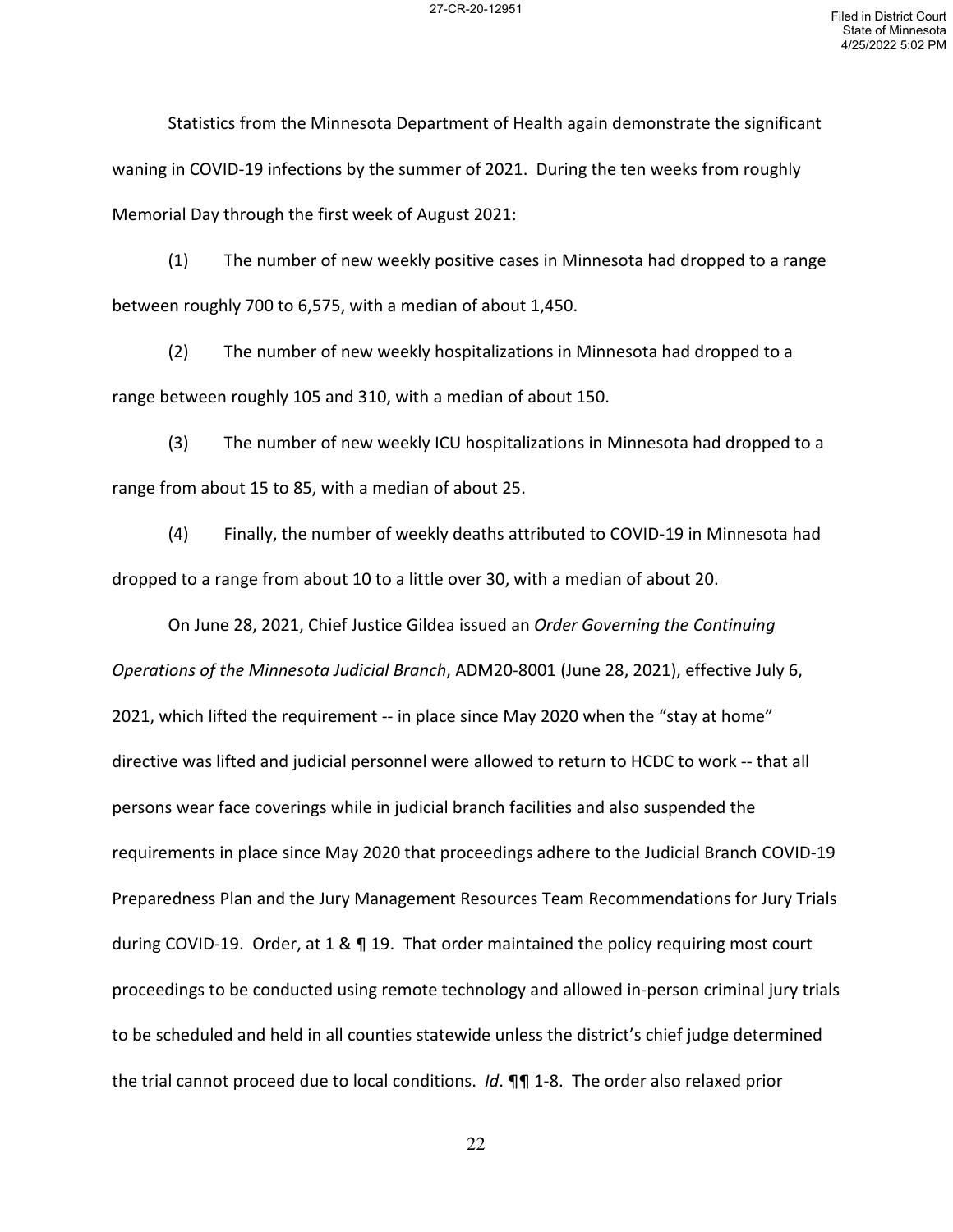restrictions on in-person civil jury trials, allowing in-person civil jury trials if the district's chief judge and court administrator determined that holding civil jury trials would not interfere with the scheduling of in-person criminal jury trials. *Id*. ¶ 6. That order maintained the restrictions on the number of persons permitted access to courtrooms for in-person proceedings. *Id*. ¶ 16.

On October 18, 2021, Chief Justice Gildea issued an *Order Governing the Continuing Operations of the Minnesota Judicial Branch*, ADM20-8001 (Oct. 18, 2021), effective October 19, 2021, which noted that "[s]ince the last operations order, the COVID-10 pandemic has continued, the positivity rate and positive case numbers in Minnesota have increased significantly, and the entire State of Minnesota is currently experiencing a high level of community transmission" requiring the reinstitution of some "exposure prevention and mitigation measures" "to ensure the continued safe operation of the Minnesota Judicial Branch consistent with evolving conditions and public health guidance." Order, at 1. That order reinstituted the prior policy which had been in effect from May 2020 through June 2021 that every person entering a court facility again wear a face covering when in public areas, common areas, and in courtrooms during proceedings, subject to the discretion of the presiding judge to permit individuals to remove their face covering during in-person proceedings in a courtroom for case-specific reasons. *Id*. ¶ 1. That order also directed that proceedings be conducted in accordance with the guidance provided by the Judicial Branch COVID-19 Preparedness Plan (rev. October 18, 2021) as appropriate in particular proceedings. *Id*. ¶ 2.

Statistics from the Minnesota Department of Health demonstrate the substantial increase in COVID-19 infections and the impact on the public health system throughout the late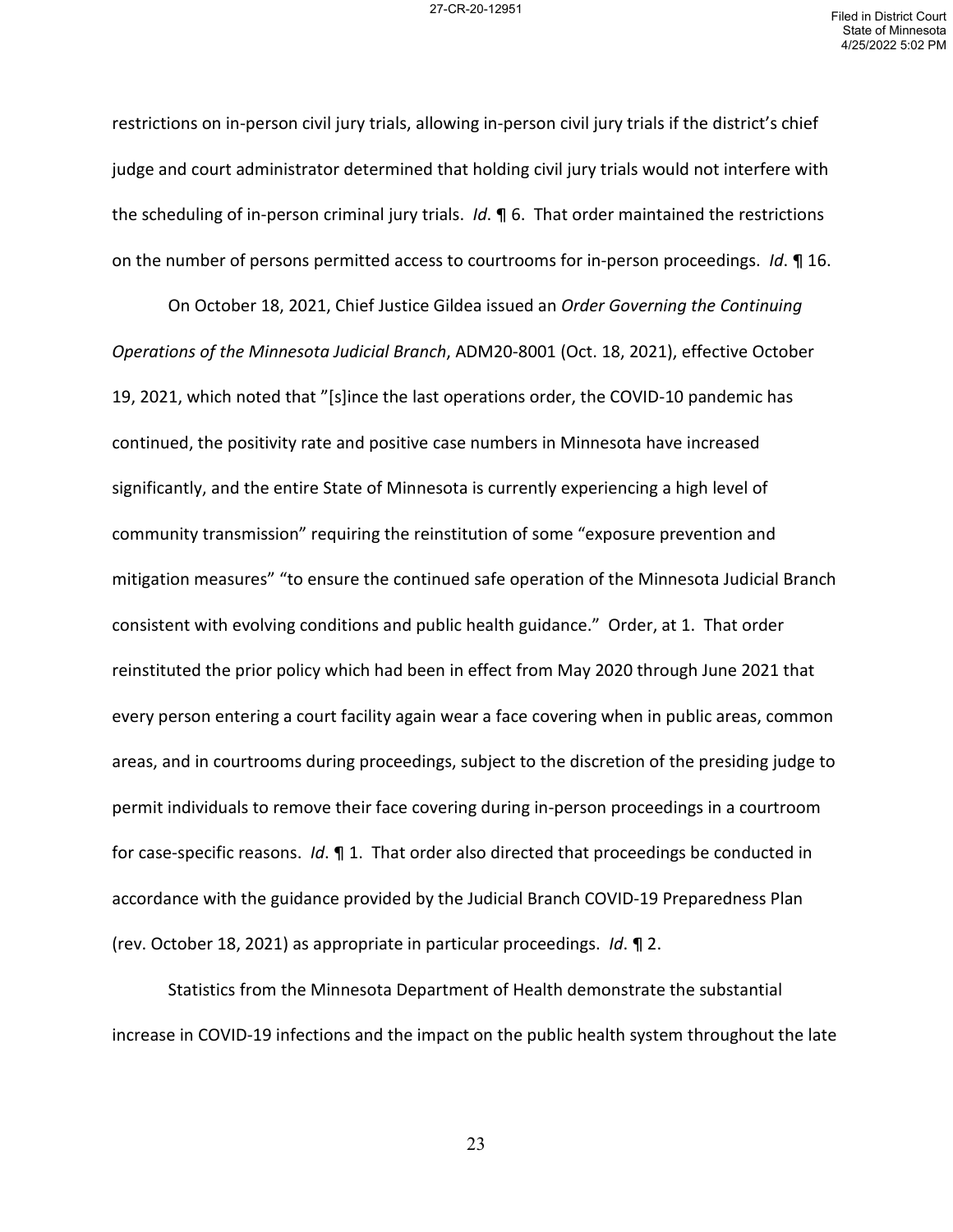Summer, Fall, and early Winter of 2021. The COVID-19 reached peak pandemic numbers in Minnesota during the five week-span from Dec. 26, 2021 to Jan. 29, 2022:

(1) The number of new weekly positive cases in Minnesota during this five-week span surged precipitously, ranging between roughly 41,700 to almost 92,000, with an average of new weekly positive cases of more than 69,000.

(2) The number of new weekly hospitalizations in Minnesota during this five-week span also increased significantly from the summer to a range between 915 and 1,530, with an average of almost 1,350.

(3) Likewise, the number of new weekly ICU hospitalizations in Minnesota during this five-week span also increased significantly from the summer to a range between 118 and 155, with an average of almost 140.

(4) Finally, the number of weekly deaths attributed to COVID-19 in Minnesota during this five-week span increased almost 20-fold from the summer, with weekly deaths ranging between 180 and 230, with an average of about 210.

In comparison to the data from November 2020, *see supra* at 17-18, these statistics show that the prevailing new Omicron variants were more transmissible than the earlier (Delta) variant had been the prior winter, but less severe, with new hospitalizations, new ICU hospitalizations, and deaths below the levels reported during the spike in November 2020. According to the CDC, COVID-19 remained the third leading cause of deaths in the United States in 2021, behind only heart disease and cancer; COVID-19 was the underlying cause of death for 13.3% of all deaths in the United States in 2021, an increase from 2020 when it was the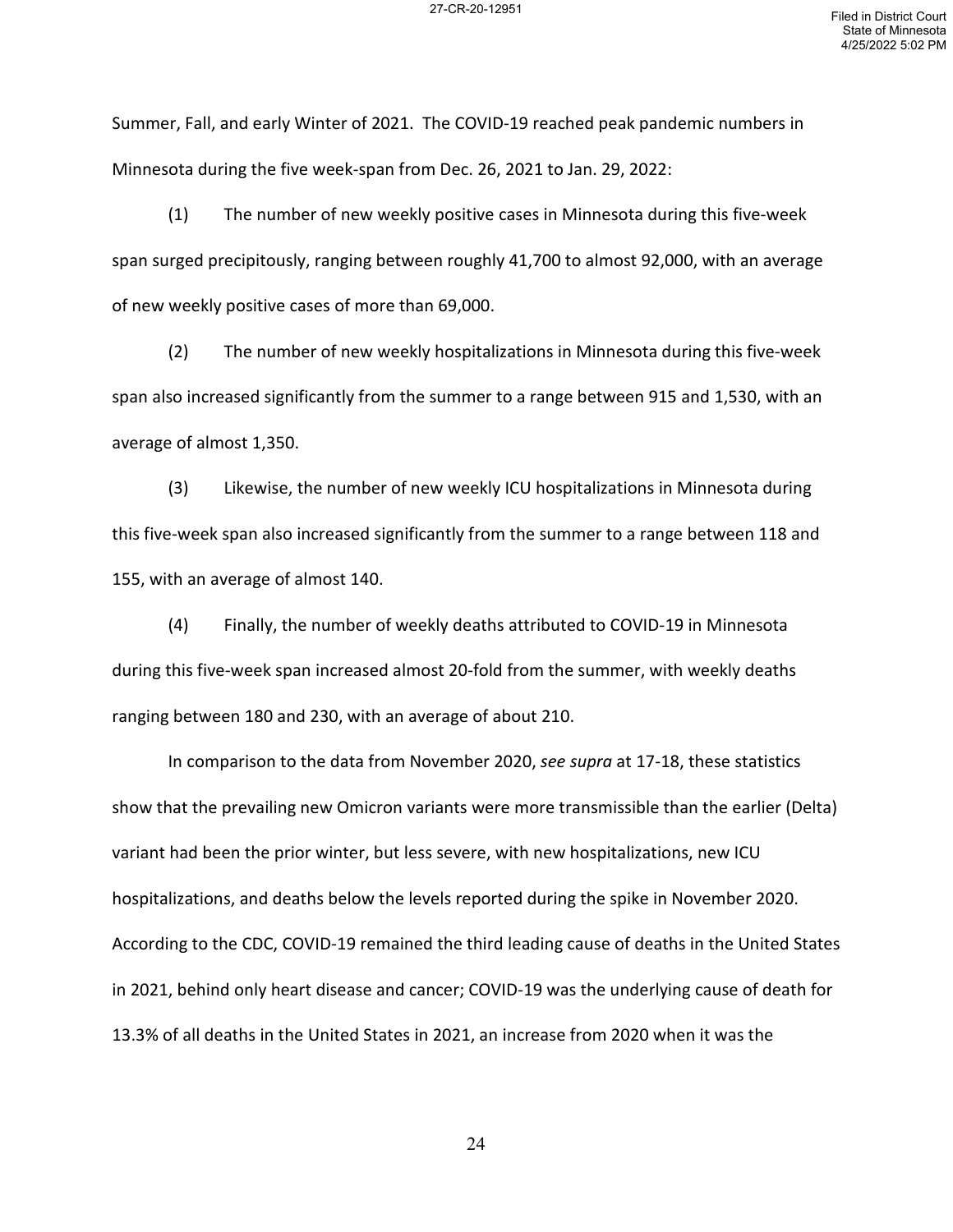underlying cause of death for 10.4% of all deaths in the United States. *See* [Provisional Mortality](https://www.cdc.gov/mmwr/volumes/71/wr/mm7117e1.htm?s_cid=mm7117e1_w) 

[Data — United States, 2021 | MMWR \(cdc.gov\),](https://www.cdc.gov/mmwr/volumes/71/wr/mm7117e1.htm?s_cid=mm7117e1_w) accessed April 25, 2022.

On March 3, 2022, Chief Justice Gildea issued an *Order Governing the Continuing* 

*Operations of the Minnesota Judicial Branch,* ADM-20-8001 (March 3, 2022), effective March 7,

2022, in which the Chief Justice pointed to the Centers for Disease Control and Prevention's

(CDC) February 25, 2022 updated guidance regarding prevention steps appropriate based on a

county's COVID-19 community level. Order, at 1. That order observed (citations omitted):

Under the CDC's current guidance, wearing a mask indoor in public is a recommended prevention step only for counties at a "high" COVID-19 Community Level. . . . The CDC recognizes, however, that ["p]eople may choose to mask at any time," and that "[p]eople with symptoms, a positive test, or exposure to someone with COVID-19 should wear a mask."

Order at 1-2. In view of evolving conditions and public health guidance as vaccination rates

increased within the population, the number of positive cases declined, and the concomitant

strain on the health care systems eased, the order therefore once again lifted the face covering

requirement for persons in court facilities, effective March 7, 2022, but authorized the chief

judge of each district to review the CDC's COVID-19 Community Level for the counties within

the judicial district and to require face coverings at court facilities in any county within that

judicial district if the CDC's COVID-19 Community Level is "high." *Id*. ¶¶ 1-2.

**B. The Evolving Circumstances of the COVID-19 Pandemic and Recent Orders for the Continuing Operations of the Courts No Longer Necessitate Resort to Rule 1.02 to Prevent Manifest Injustice by Livestreaming the** *Floyd II* **Trial. Thus, Rule 4.02(d) Controls, and this Court Is Precluded by that Rule from Ordering Livestreaming of the Trial Over the Objections of the Defendants.** 

In this Court's original order regarding livestreaming (filed November 4, 2020), this

Court acknowledged that it was allowing more extensive audio and video coverage than is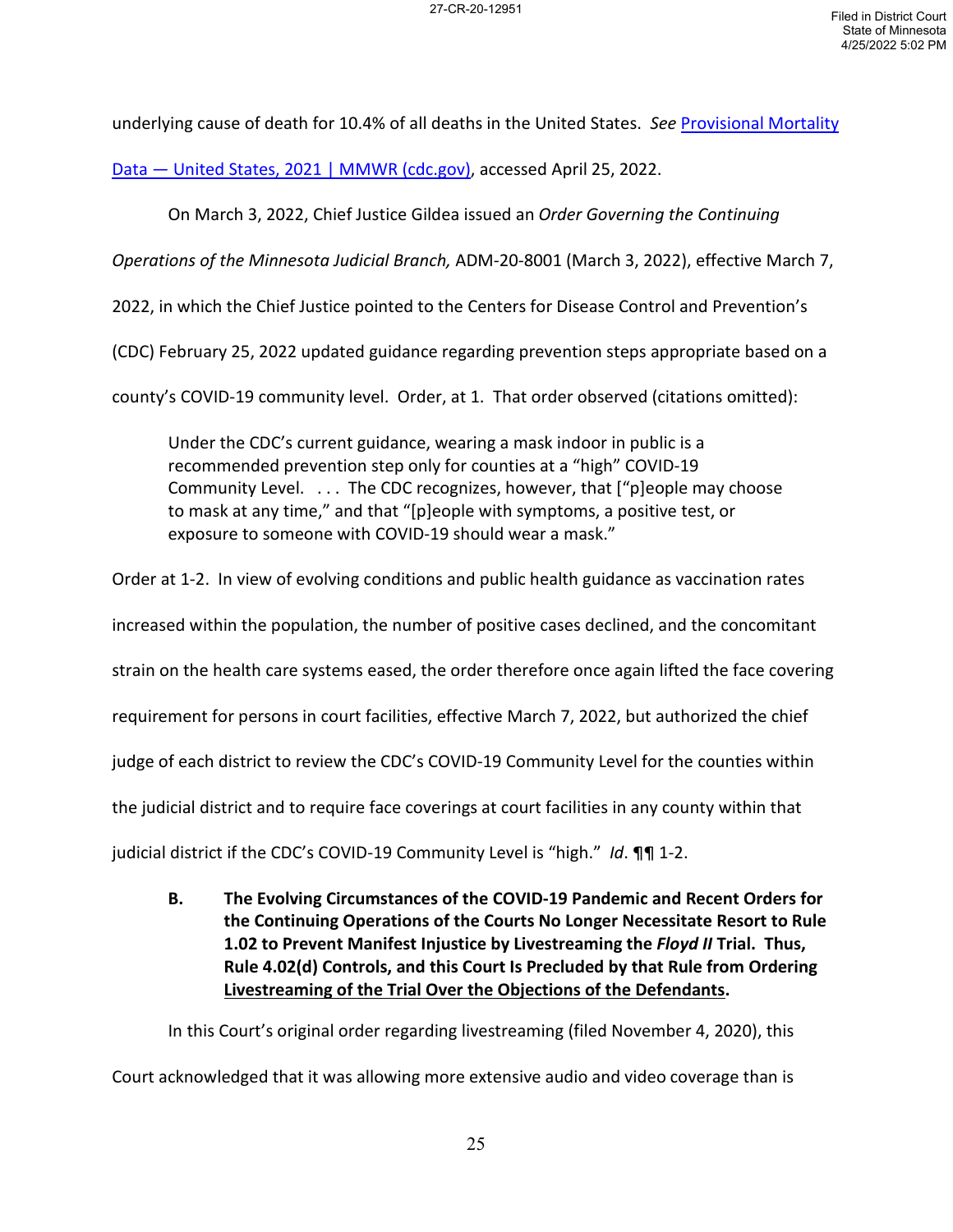permitted by Minn. Gen. R. Prac. 4.02(d). The Court did not do so lightly, but out of necessity in light of the vicissitudes of the ongoing public health pandemic as described in detail in Part II.A. In this Court's Order Denying [the State's] Motion to Reconsider and Amend Order Allowing Audio and Video Coverage of Trial (filed Dec. 18, 2020), this Court also pointed to the authority granted the trial courts in Rule 1.02 of the Minnesota General Rules of Practice for the District Courts, which provides:

A judge may modify the application of these rules in any case to prevent manifest injustice.

In the Fall of 2020, this Court observed that the issue confronting the Court at that time was whether there was any reasonable alternative to livestreaming the trial that would vindicate the Defendants' Sixth Amendment rights and the First Amendment rights of the public and the press.<sup>13</sup> In this Court's view, if the answer was "yes," then the Court should adopt such a reasonable alternative and apply the strictures of Rule 4.02. On the other hand, if the answer was "no," then the flexibility of Rule 1.02 to prevent manifest injustice would support the Court's original November 4, 2020 livestreaming order. This Court concluded that livestreaming the trial was the only reasonable and meaningful method to safeguard the First and Sixth Amendment rights at play given the unique and compelling exigent circumstances facing the Court at that time due to the COVID-19 pandemic, the Executive and Administrative orders by

<span id="page-25-0"></span><sup>&</sup>lt;sup>13</sup> Or, as the Media Coalition framed the issue in its brief opposing the State's motion for reconsideration of the Court's November 4, 2020 order allowing livestreaming of the trial (filed Dec. 14, 2020), the problem the Court was then confronting was "[h]ow to conduct an extremely high-profile jury trial involving four criminal defendants sometime in the foreseeable future, consistent with the public-trial rights of the First and Sixth Amendments, while keeping trial participants, court staff, and the public at large safe from a highly contagious, deadly virus." Media Coalition Br. at 2.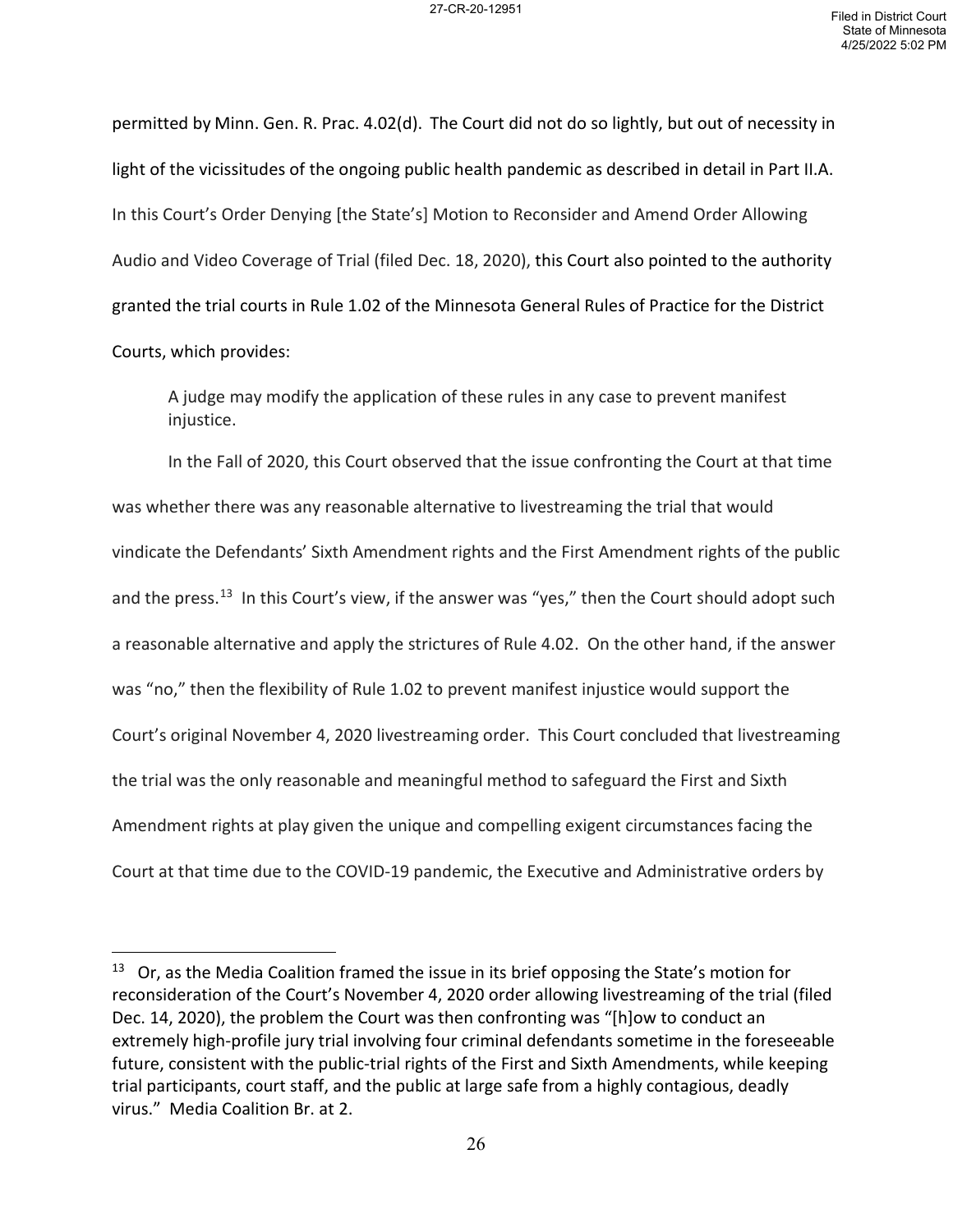the Governor and Chief Justice Gildea, the public's, trial participants', and court employees' health and public safety concerns given the then-extant requirements to main six-foot social distancing and mask wearing, the intense public interest in the *Chauvin* trial, and the limitations in seating in the trial courtroom seating because of the complete remodeling of the largest courtroom in the HCGC to accommodate what at the time had been anticipated as a joint trial of all four officer defendants,<sup>[14](#page-26-0)</sup> with the complete removal of the public gallery in that courtroom to accommodate all the counsel tables required for the parties and trial counsel, while maintaining compliance with social distancing requirements.

The germane lesson to be drawn from the Court's extensive recounting of the history of the COVID-19 pandemic and the Minnesota judiciary's efforts to continue doing the public's judicial business while attempting to meet public health and safety concerns and objectives is that the circumstances the Court confronts with the *Floyd II* trial seven weeks hence are materially different from those the Court confronted from November 2020 through April 2021 with the *Chauvin* trial. The social distancing protocols and facial mask requirements in force during the *Chauvin* trial are no longer in force. Statistics from the CDC and the Minnesota Department of Health indicate that the COVID-19 pandemic is currently on the wane; as the COOVID-19 virus has mutated and evolved into the current Omicron variants, the virus appears

<span id="page-26-0"></span><sup>&</sup>lt;sup>14</sup> The Court's November 4, 2020 order granting trial joinder contemplated that all four defendants would be tried in the March 2021 trial. That became logistically impossible given the space limitations even in the largest courtroom in the HCGC, even after remodeling to remove the public gallery entirely, and social distancing requirements once it became known in January 2021 the total number of lawyers the parties anticipated would be participating as trial counsel. If was only then, in January 2021, that the Court severed Chauvin from these three Defendants, leading to the separate *Chauvin* and *Floyd II* trials.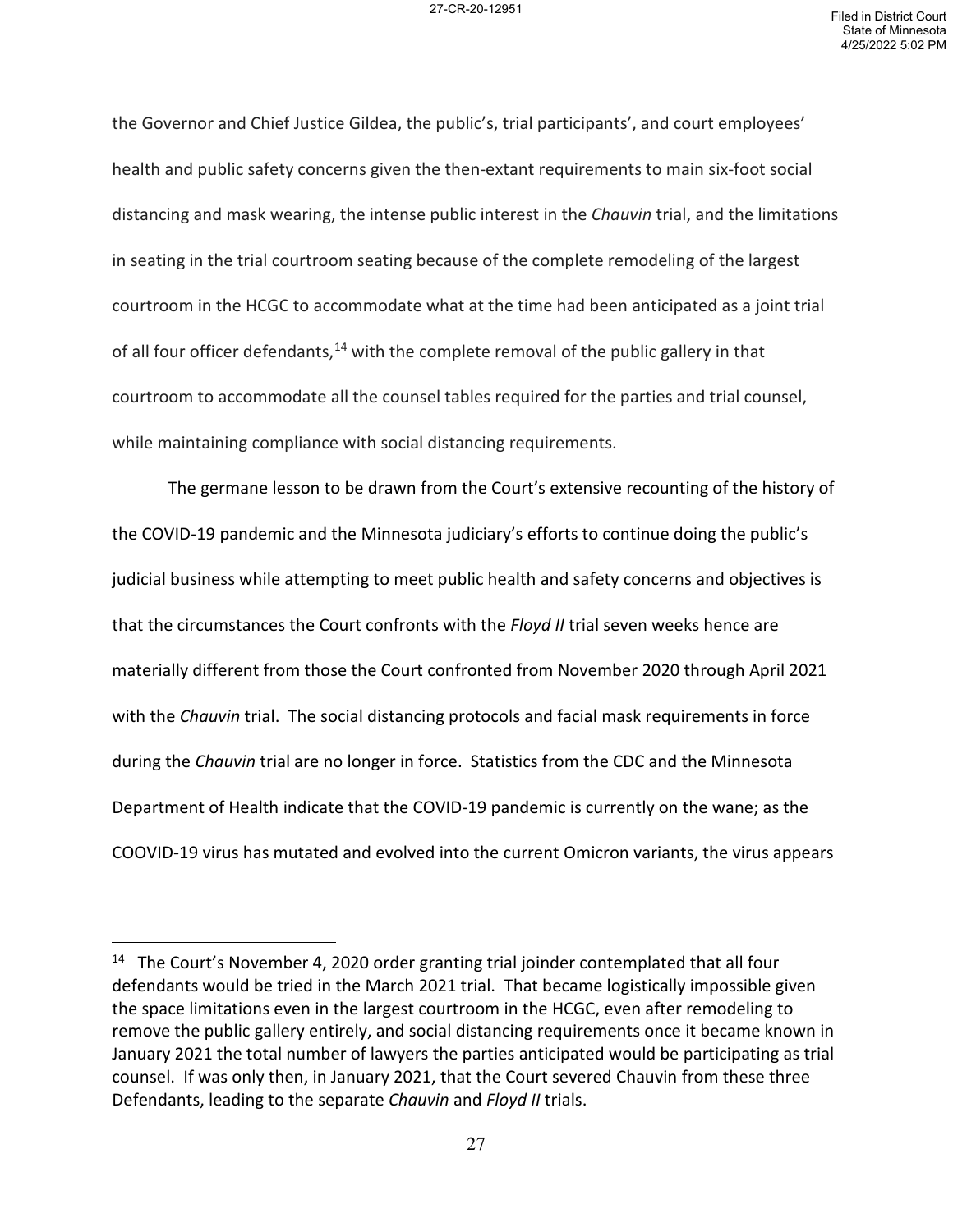to be becoming more contagious or transmissible but with fewer serious long-term health consequences for those contracting the virus and in view of current vaccination rates,<sup>[15](#page-27-0)</sup> the apparent seasonal decline in the transmissibility of the virus as we move into Spring – and, by the time of the *Floyd II* trial, into Summer[16](#page-27-1) – it appears the COVID-19 virus presents significantly less risk to the health and safety of the trial participants in the *Floyd II* trial, the court, court staff and other court employees, witnesses who will testify at the trial, and family members, members of the general public, and media representatives who may wish to attend the trial in June-July 2022 than was the situation in March-April 2021 with the *Chauvin* trial.

<span id="page-27-0"></span><sup>&</sup>lt;sup>15</sup> The Pfizer/BioNTech and Moderna COVID-19 vaccines only received emergency use authorization by the U.S. Food and Drug Administration in December 2020 (*see* Emanuel Aff. ¶¶ 23-24) and were only starting to be administered to select groups in January 2021, and the first round(s) of vaccines only became available to many members of the judiciary and court staff in March and April 2021 when the *Chauvin* trial was underway. As of April 24, 2022, CDC statistics indicate that more than 257 million Americans, more than 82% of the total population, has now received at least one dose of a COVID-19 vaccine. *See* [CDC COVID Data Tracker: Home,](https://covid.cdc.gov/covid-data-tracker/#datatracker-home) last accessed April 24, 2022. Dr. Emanuel indeed predicted in his December 2020 Affidavit that as the number of vaccinated Americans increased over time, the number of new COVID-19 infections were likely to decrease "and, more importantly, severe cases of COVID-19 are likely to decrease over time." Emanuel Aff. ¶ 35. Dr. Osterholm made the same prediction. Osterholm Aff. ¶ 21.

<span id="page-27-1"></span><sup>&</sup>lt;sup>16</sup> In his Affidavit of December 31, 2020 (filed by the State into these cases on December 31, 2020), Dr. Ezekiel Emanuel noted that the likelihood of COVID-19 transmission is increased by four factors, three of which -- being indoors, prolonged periods of interaction, and forced exhalations, including coughing (*see* Aff. ¶ 19) – naturally are experienced by more Minnesotans for greater periods of time in winter than summer months. *Accord* Aff. of Dr. Michael Osterholm (filed by the State in these cases on January 19, 2021), ¶ 19. Here, too, Dr. Emanuel observed that data suggested the COVID-19 virus "seems to survive better in cold, dry air" such that risk of community spread of COVID-19 could be expected to be substantially lower in summer than winter. *Cf.* Emanuel Aff. ¶¶ 37-38.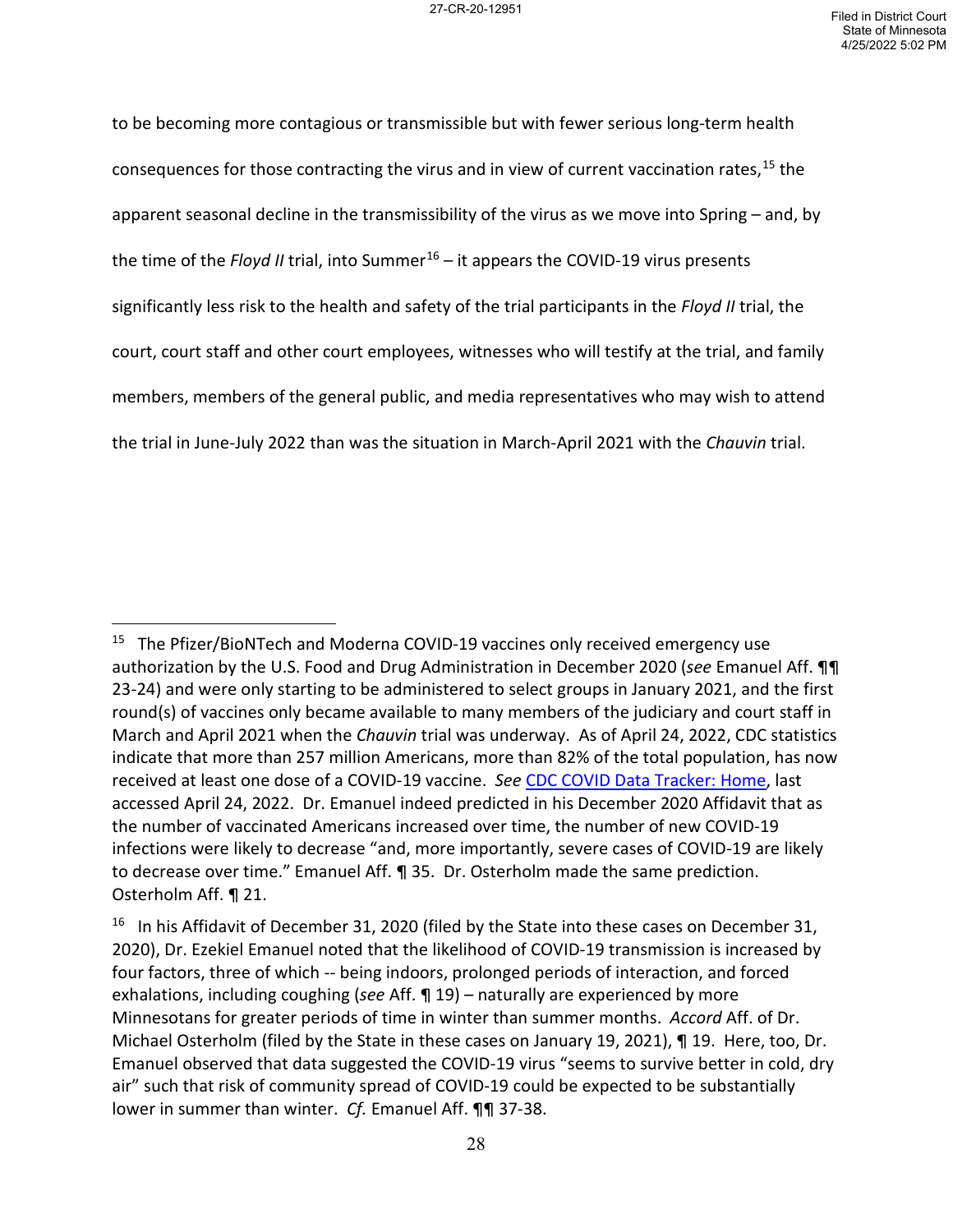Statistics from the Minnesota Department of Health once again bear out the significant waning in COVID-19 infections since the Jan. 2022 peak during the height of the Omicron variant:

(1) The number of new weekly positive cases in Minnesota during the two months from mid-February to mid-April 2022 declined from 8,767 at the beginning of that period to just 1,114 for the week ending April 16, 2022. That is the fewest number of new positive cases reported since July 10, 2021.

(2) The number of new weekly hospitalizations in Minnesota during the two months from mid-February to mid-April 2022 declined from 499 at the beginning of that period to just 47 for the week ending April 16, 2022. That is the first time new weekly hospitalizations have dipped below 100 since virtually the very onset of the pandemic, March 28, 2020.

(3) The number of new weekly ICU hospitalizations in Minnesota during the two months from mid-February to mid-April 2022 declined from 76 at the beginning of that period to just 9 for the week ending April 16, 2022. That is the lowest number of new weekly ICU hospitalizations seen since March 21, 2020, virtually the onset of the pandemic in Minnesota.

(4) Finally, the number of weekly deaths attributed to COVID-19 in Minnesota during the two months from mid-February to mid-April 2022 declined from 125 at the beginning of that period to just a single death for the week ending April 16, 2022. Again, that is the first time weekly recorded deaths have dipped below ten since the third week of the pandemic in Minnesota, on March 21, 2020.

The Court hastens to note that there can of course be no certainties about what will occur in the future based on analysis of historical patterns and data over the past couple years.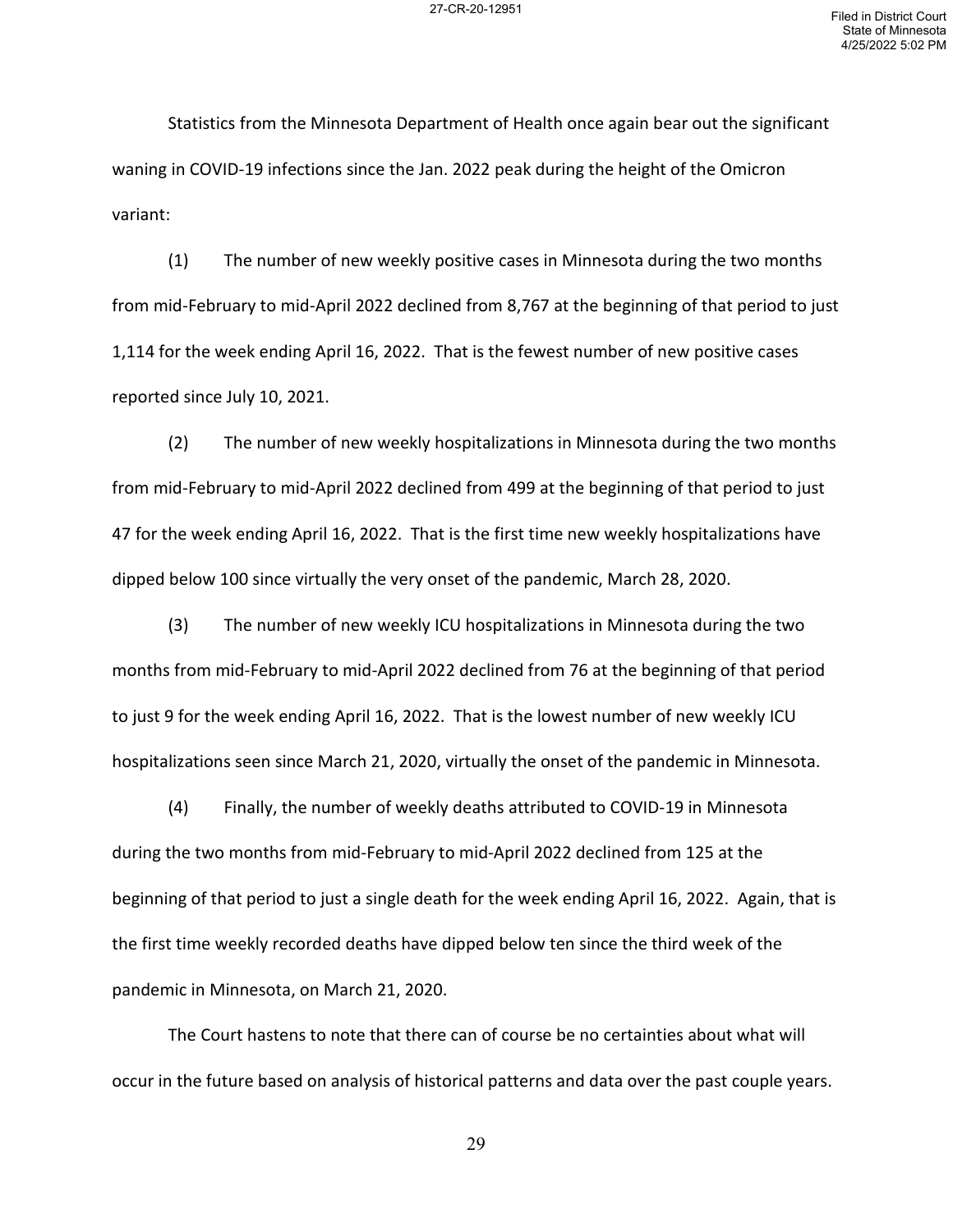However, the two-year experience with the COVID-19 pandemic has shown the virus and new infections and the strain on the health care system tend to wane dramatically in the summer months before peaking in the prime winter months. There simply is no longer, in this Court's judgment, based on the experience of the past two years and all the changed circumstances recounted in this Memorandum Opinion, the prospects for manifest injustice upon which this Court relied in ordering livestreaming of the *Chauvin* trial in the late Winter/early Spring of 2021 for the upcoming *Floyd II* trial in the Summer of 2022. The Court cannot, given these changed circumstances, continue to rely on Rule 1.02 as justification to ignore the plain strictures of Rule 4.02(d).

A few additional comments are in order.

The Media Coalition argues that "the public will struggle to understand why two trials for the murder of the same man . . . could be held under considerably different conditions, where one [trial] is accessible to millions [the *Chauvin* trial, via the Court TV livestream] and the other is limited to the first 50 who can make it into the courtroom." Media Coalition Br. at 7 (filed April 8, 2022). Similarly, the State notes that it "is particularly concerned about the message this Court could send if it reverses course, after permitting such robust public access in the *Chauvin* trial and initially guaranteeing the public the same degree of access for [the upcoming joint trial of these defendants]" by treating the trial of these defendants "radically differently" from the *Chauvin* trial by eliminating "audio-visual coverage at this late hour, the broader public may receive the unintended message that they no longer have the right to observe proceedings," and "[w]orse still, the public may wonder what changed to limit their access and potentially lose confidence in the process and its outcome." State Br. at 2; *see also*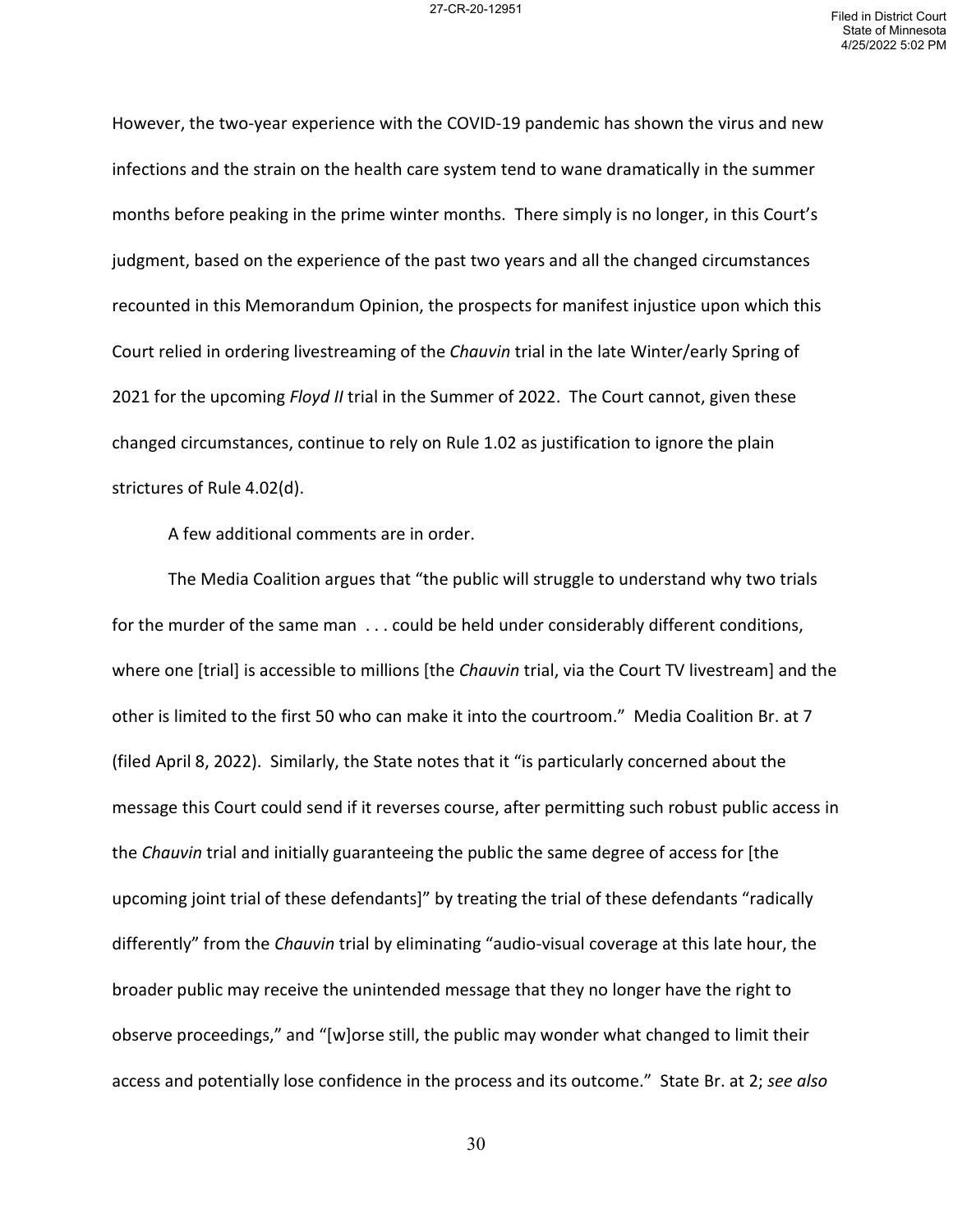*id.* at 10 ("If this Court deviates from the procedures it employed during the *Chauvin* trial, the Court would provide the public with an apparent inconsistency: One defendant will have been tried in the public eye, but three others will have stood trial out of view, all regarding the same criminal incident."). The short answer is that the reason the *Chauvin* trial was livestreamed while the *Floyd II* trial will not be livestreamed – assuming conditions do not change materially from where things stand as of the date of this Order – is because of the changed circumstances explained in this Opinion. It surely is not too much to ask the Media Coalition, which in a past brief touted the ability of reporters to investigate more deeply and to explain more persuasively than lawyers, that reporters can explain to the public the Court's reasoning in their reporting. As with other orders in these cases, this Order and Memorandum Opinion is a publicly-available document; it will also be posted to the public websites this Court has established for these cases; and, in keeping with past practices by some of the media reporting on this case, some media may choose to link this Order and Opinion in their articles, also facilitating the ability of interested members of the public to read and understand the Court's rationale for not livestreaming the *Floyd II* trial, given the materially different circumstances facing this Court now in the COVID-19 pandemic.

Moreover, the Court agrees with the State that the "*Chauvin* trial demonstrated the benefits of robust public access to this important case" and that the "commendable transparency" of the *Chauvin* trial accomplished by the livestreaming of that trial "inspired public confidence in the proceedings and helped ensure calm in Minneapolis and across the country." State Mem. at 2 (filed April 7, 2022). In like vein, the Media Coalition also points to the January 28, 2022 letter to the Advisory Committee on the Rules of Criminal Procedure, in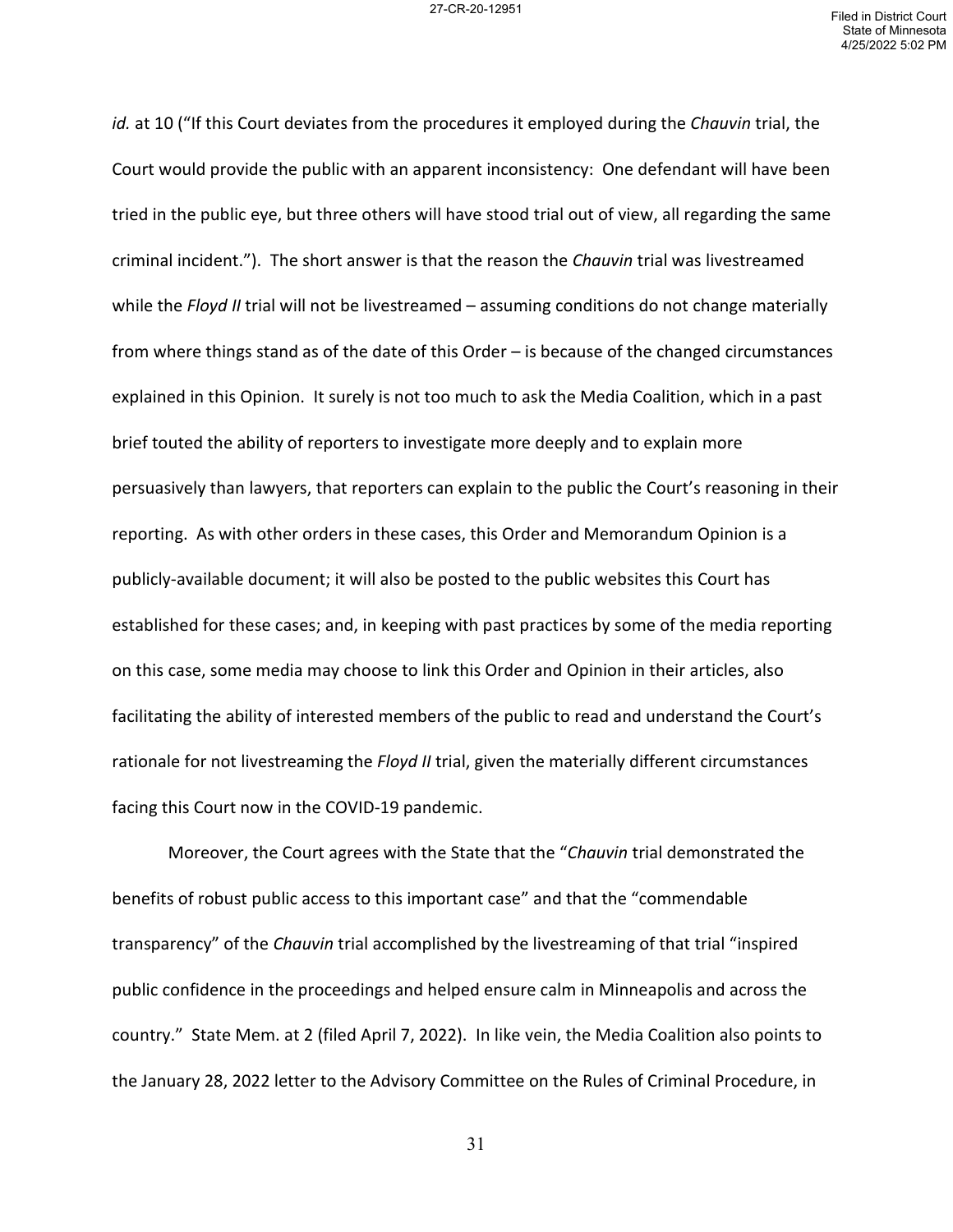which this Court<sup>[17](#page-31-0)</sup> expressed views regarding the advisability of modifying and revising Rule 4.02(d) of the General Rules of Practice for the District Courts to invest district judges with discretion to order audio and video coverage of criminal trials even when not all parties consent. *See* Parsons Aff. (April 7, 2022), Exh. A. But, those views reflected only this Court's personal views about how and the reasons why the existing rules ought to be changed. This Court of course has no unfettered mandate to ignore court rules or statutes based solely on the Court's own personal views of the wisdom of such rules when their import is plain and their applicability clear, in the absence of compelling circumstances required to invoke other general principles and rules – like Rule 1.02 of the General Rules of Practice – that allow district courts to modify application of other applicable rules only when it is necessary to do so to prevent a manifest injustice.

For all the reasons explained herein, a manifest injustice is not visited upon the State, the public writ large, or the Media Coalition by this Court returning to the normal order of things in the courts of this State and not ordering the livestreaming of a trial – even one of whatever interest some segments of the general public, some members of the Media Coalition, and some of the family members and witnesses to the events of May 25, 2020 at the Cup Foods Store at 38<sup>th</sup> and Chicago Avenues in Minneapolis may retain after what will in effect be the third trial of the officers charged with the death of George Floyd. The *Floyd II* trial will not be "closed," within the judicial meaning of that word for purposes of the First Amendment and public and media access; it will instead, as with every trial in Minnesota state history other than

<span id="page-31-0"></span> $17$  The letter only expressed a personal opinion and does not constitute the position of the Hennepin County District Court.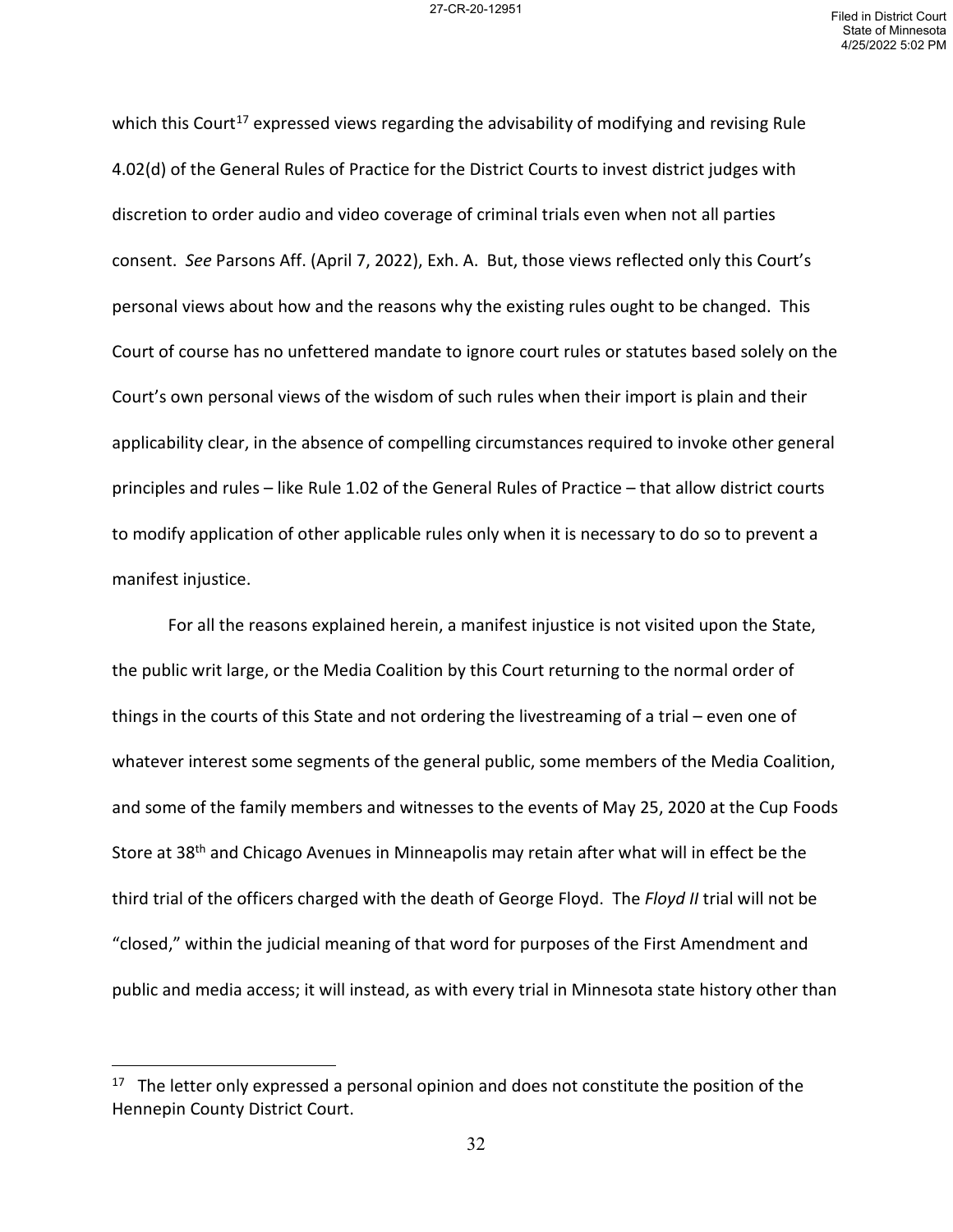*Chauvin* and *Potter* – including many others of immense public or media interest – be open to family members and friends of the parties, the general public, and the media consistent with the demands on the Court to ensure a fair trial to former MPD officers Thao, Kueng, and Lane, and the available resources and facilities available to the Court in which to try the case.

### **III. PARTIAL JURY SEQUESTRATION IS APPROPRIATE.**

The Court sought input from the parties at the April 22 hearing as to whether the jury should be sequestered from opening statements or with partial sequestration as was done in *Chauvin*. As with the issue of livestreaming, the parties again find themselves on opposite sides the issue: all three Defendants wish to have the jury sequestered throughout the trial whereas the State argues for partial sequestration as was done with the jury during the *Chauvin* trial. After considering the arguments of counsel and the effectiveness of partial sequestration in *Chauvin*, the Court concludes that partial sequestration shall be ordered.

Rule 26.02 subd. 5(2) of the Minnesota Rules of Criminal Procedure provides in part that "[s]equestration must be ordered if the case is of such notoriety or the issues are of such a nature that, in the absence of sequestration, highly prejudicial matters are likely to come to the jurors' attention." Although the cases of these three Defendants carry some notoriety, they are charged as aiders and abettors, thus carrying less notoriety than was the case of the primary perpetrator, Derek Chauvin. Perhaps for that reason, as well as for the fact that this will be the third trial of former MPD officers charged with George Floyd's death, the general public interest in the case seems to have waned.<sup>[18](#page-32-0)</sup> During the federal trial of these three Defendants three

<span id="page-32-0"></span> $18$  The Court does not mean to imply that the interests of the Floyd family and friends, the Defendants' families and friends, or members of various activist communities have lessened.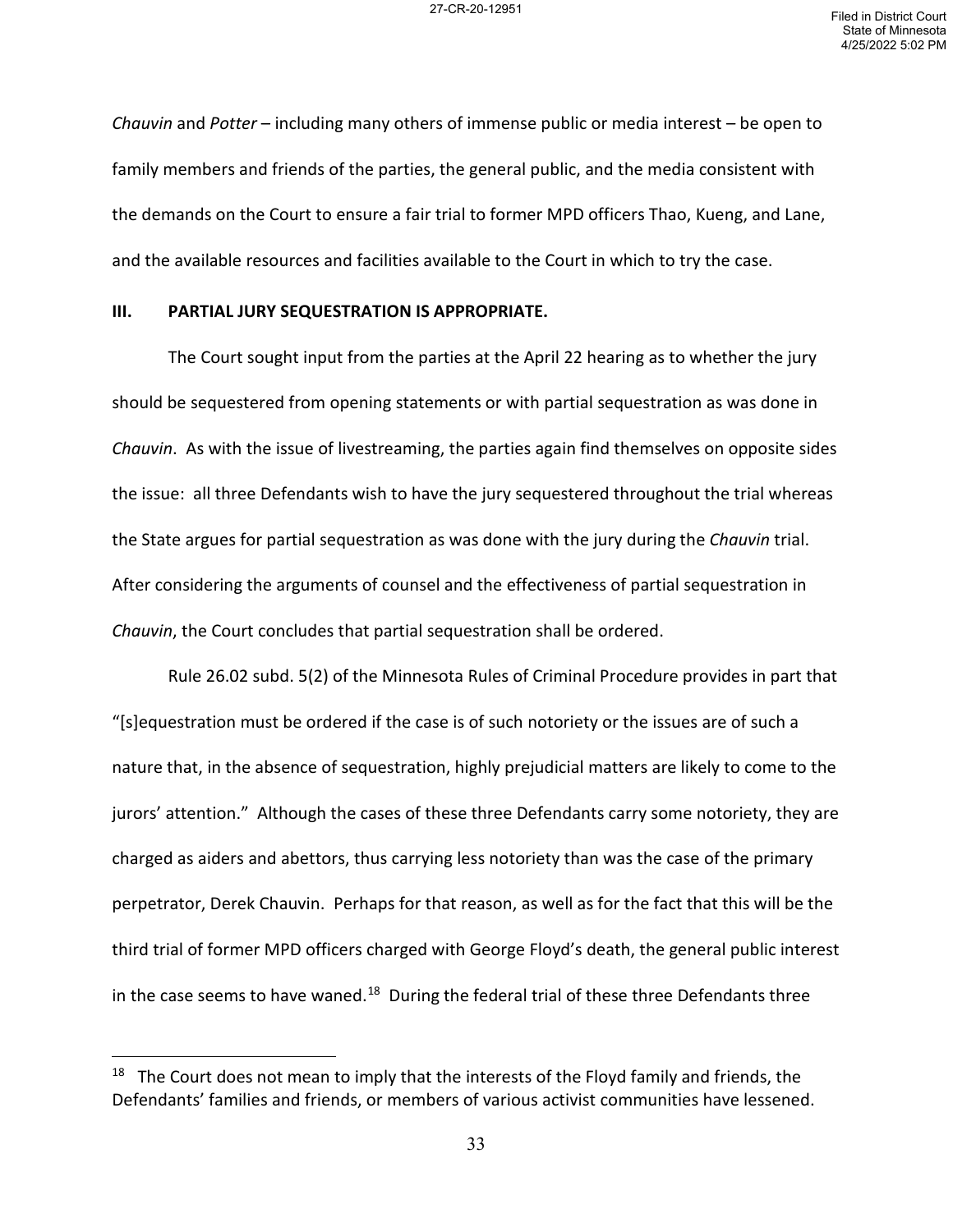months ago, there reportedly were empty seats in the courtroom every day.<sup>19</sup> Substantially fewer media outlets have reported plans to attend the *Floyd II* trial full-time than did so during the *Chauvin* trial, when the Court set up a separate media center to which the trial was livestreamed that had working desks for more than 40 media representatives.

More importantly, it is less likely that prejudicial matters are likely to come to the jurors' attention than was true during the *Chauvin* trial. The City of Minneapolis presumably has no additional settlements to announce during the *Floyd II* trial. There are no plea offers made by Defendants that can be publicized (unlike the leaked information regarding plea discussions between the State and Mr. Chauvin dating back to late May/early June 2020 that was the subject of press reporting in the third week of February 2021, shortly before the *Chauvin* trial) and it appears that public officials have stopped sharing their thoughts about the trials in various press conferences. The juror questionnaires sent to potential jurors have already warned jurors to start avoiding media coverage of these cases. While the Court cannot fully anticipate what new prejudicial matters could arise during trial, the risk of such exposure at this point seems low.

The Court agrees with the State that the risk of prejudicial matters coming to jurors' attention must be weighed against the burden placed on jurors by sequestration. The evidence in this case is expected to last four or possibly five weeks in July and possibly into early August, a time during which many Minnesotans are taking summer vacations. That is a particularly long time for jurors to be separated from family and work and to be living in a hotel in a cloistered

<span id="page-33-0"></span> $19$  This information was communicated to this Court indirectly by members of court administration. Mr. Frank, who attended the federal trial, did not challenge this fact when the Court stated it during the April 11, 2022 hearing.